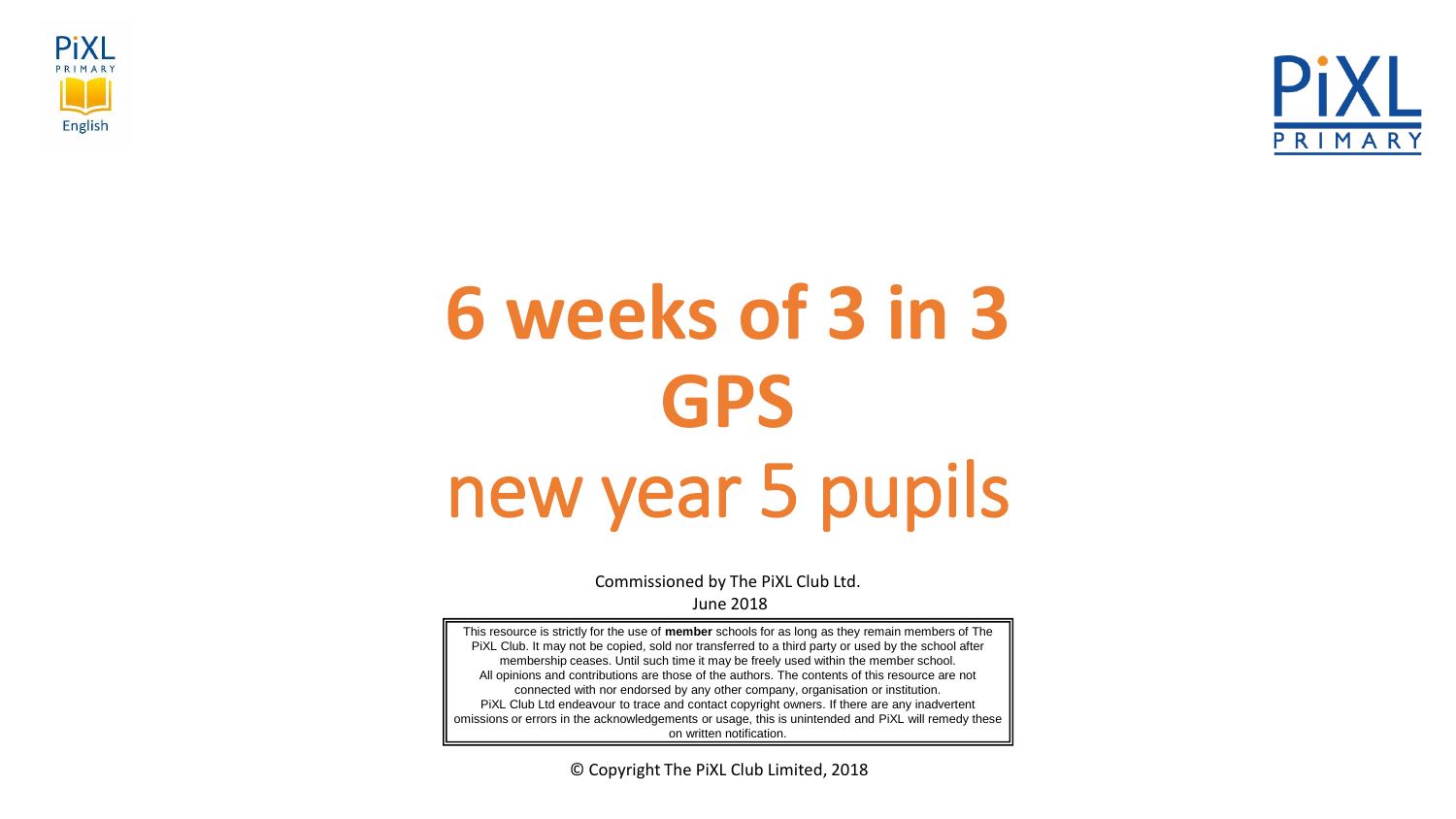





**1.** Which group of words is a **noun phrase**?



*CHALLENGE: Can you extend the noun phrase further?*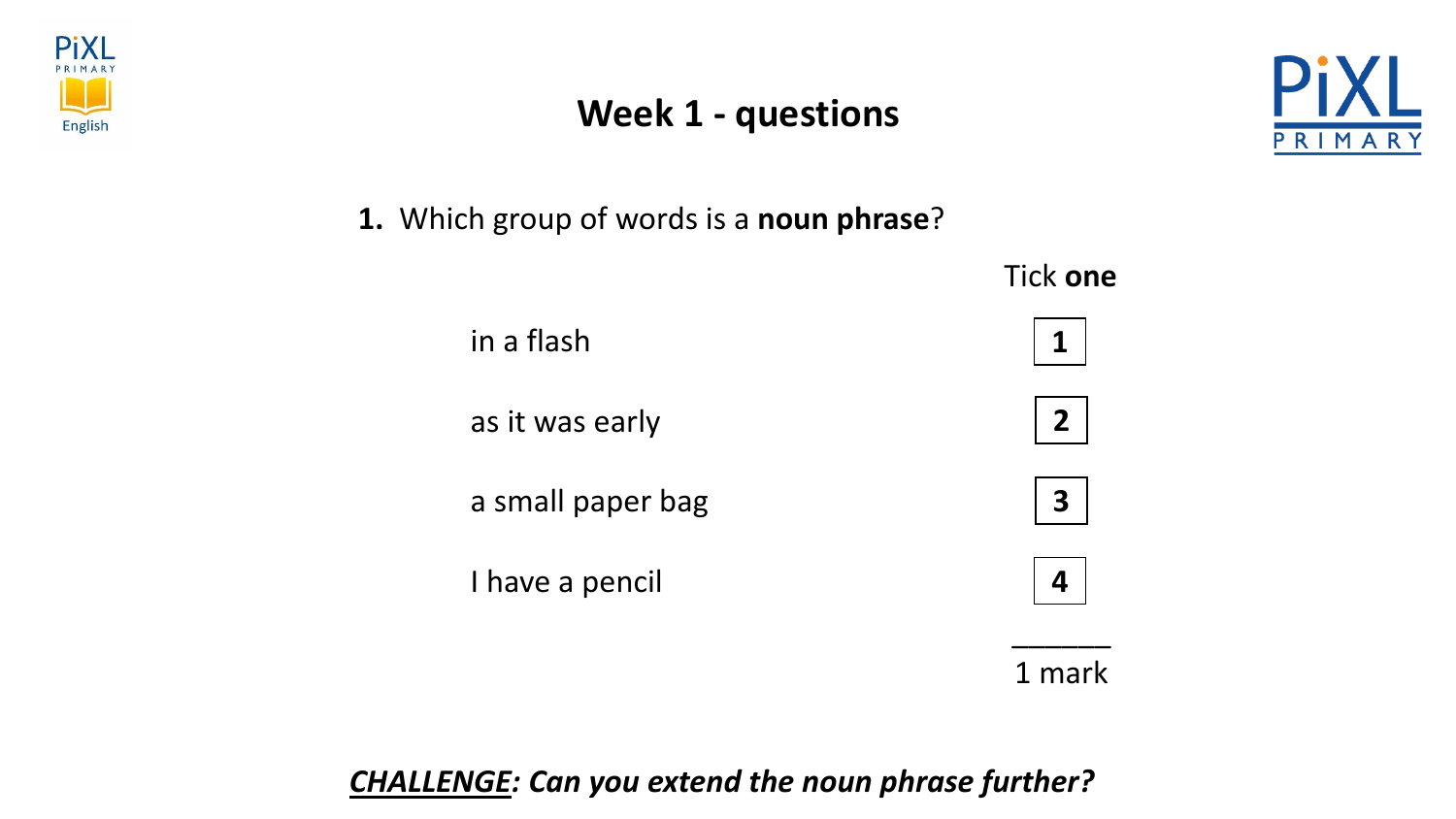





**2.** Use the **conjunctions** in the box to complete the sentence below. Use each conjunction **once**.

|--|

The chef chopped the herbs \_\_\_\_\_\_\_\_ he was waiting for carrots peas to cook \_\_\_\_\_\_ he was worried that he had not left enough time.

1 mark

 $\overline{\phantom{a}}$ 

*CHALLENGE: Which two of these conjunctions are coordinating conjunctions?*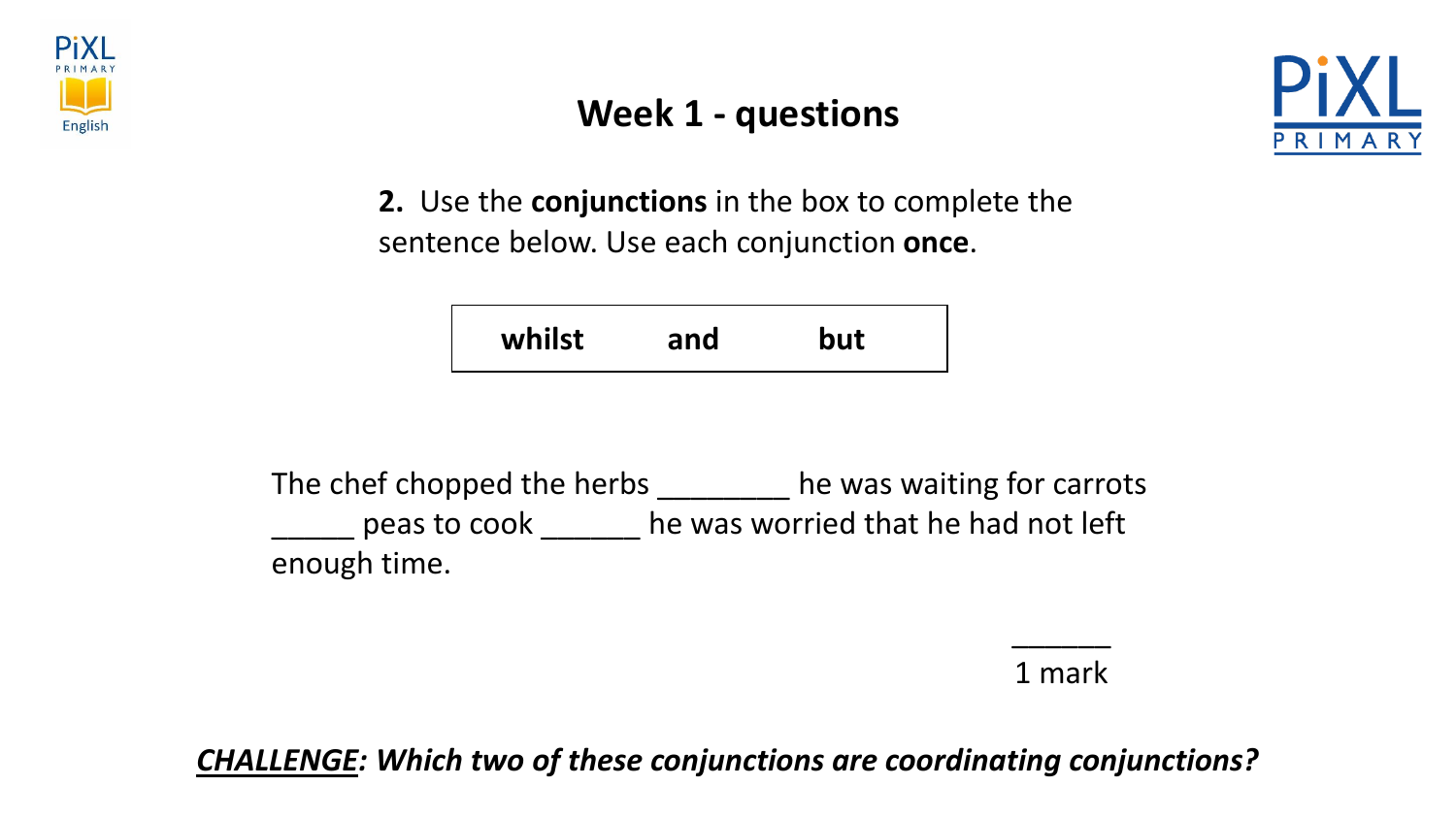





**3.** Change the following statement to a **question**. Do not use any additional words. Punctuate your answer correctly.

\_\_\_\_\_\_\_\_\_\_\_\_\_\_\_\_\_\_\_\_\_\_\_\_\_\_\_\_\_\_\_\_\_\_\_\_\_\_\_\_\_\_\_

Sangita can make the dinner tonight.

1 mark

 $\overline{\phantom{a}}$ 

*CHALLENGE: Write a command from the sentence above - you may remove words.*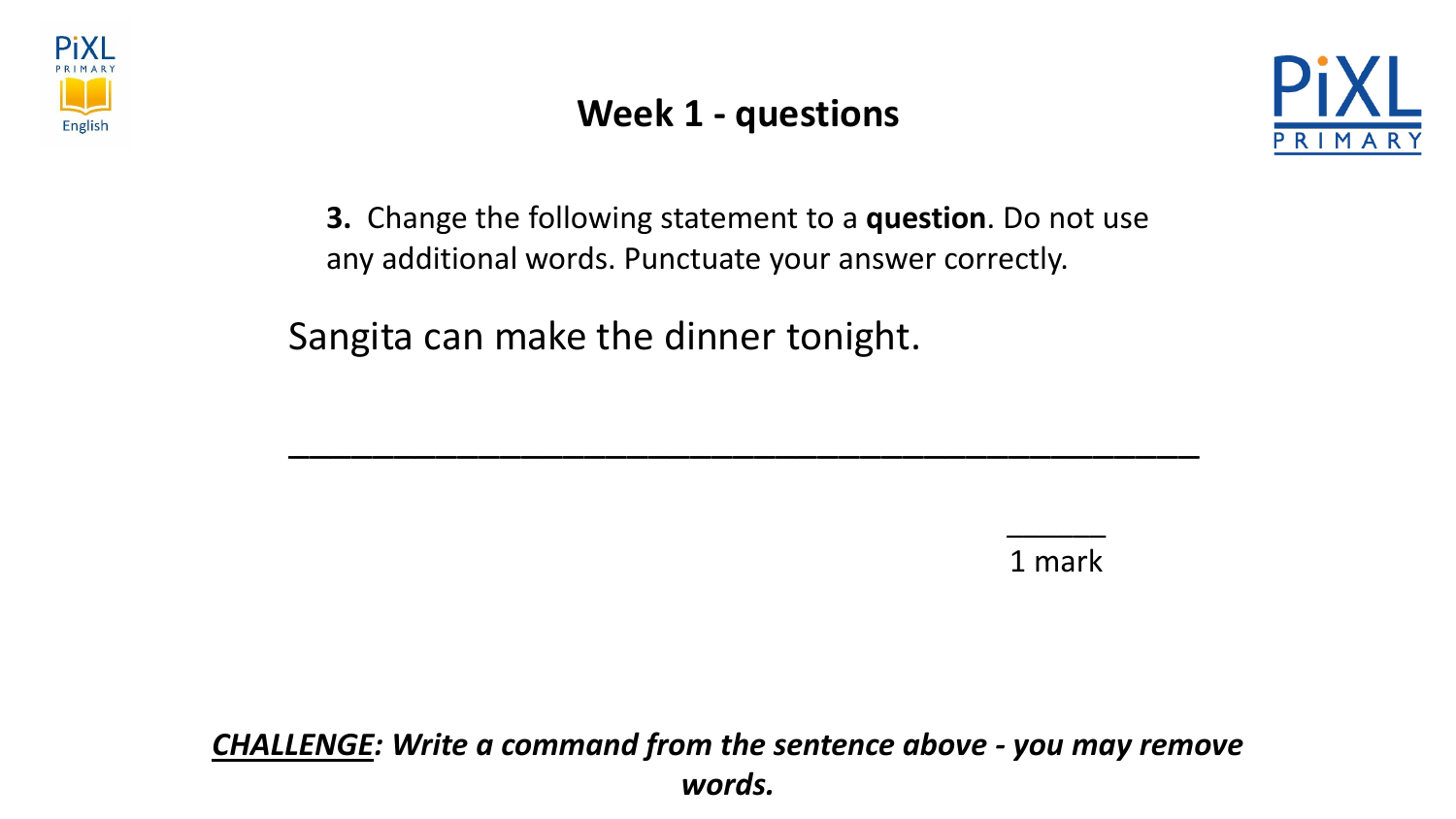



**1.** Circle the **possessive pronoun** in the sentence below.

## I forgot to bring my P.E. kit to school so I wore hers .

1 mark

\_\_\_\_\_\_

*CHALLENGE: Which word class does the word my in the sentence above belong to?*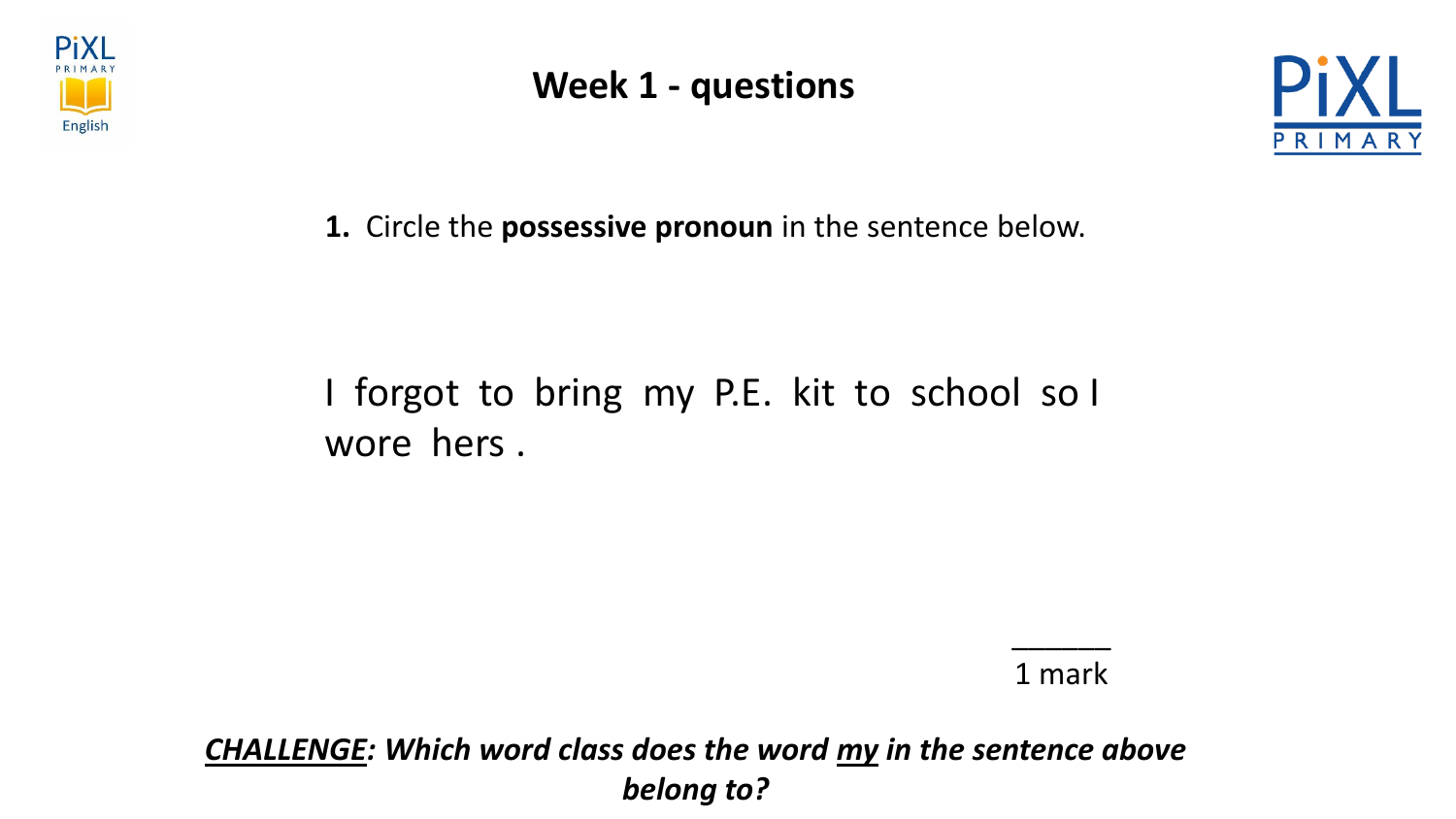



**2.** Tick the sentence that is written in the **present tense**.



*CHALLENGE: List some irregular past tense verbs.*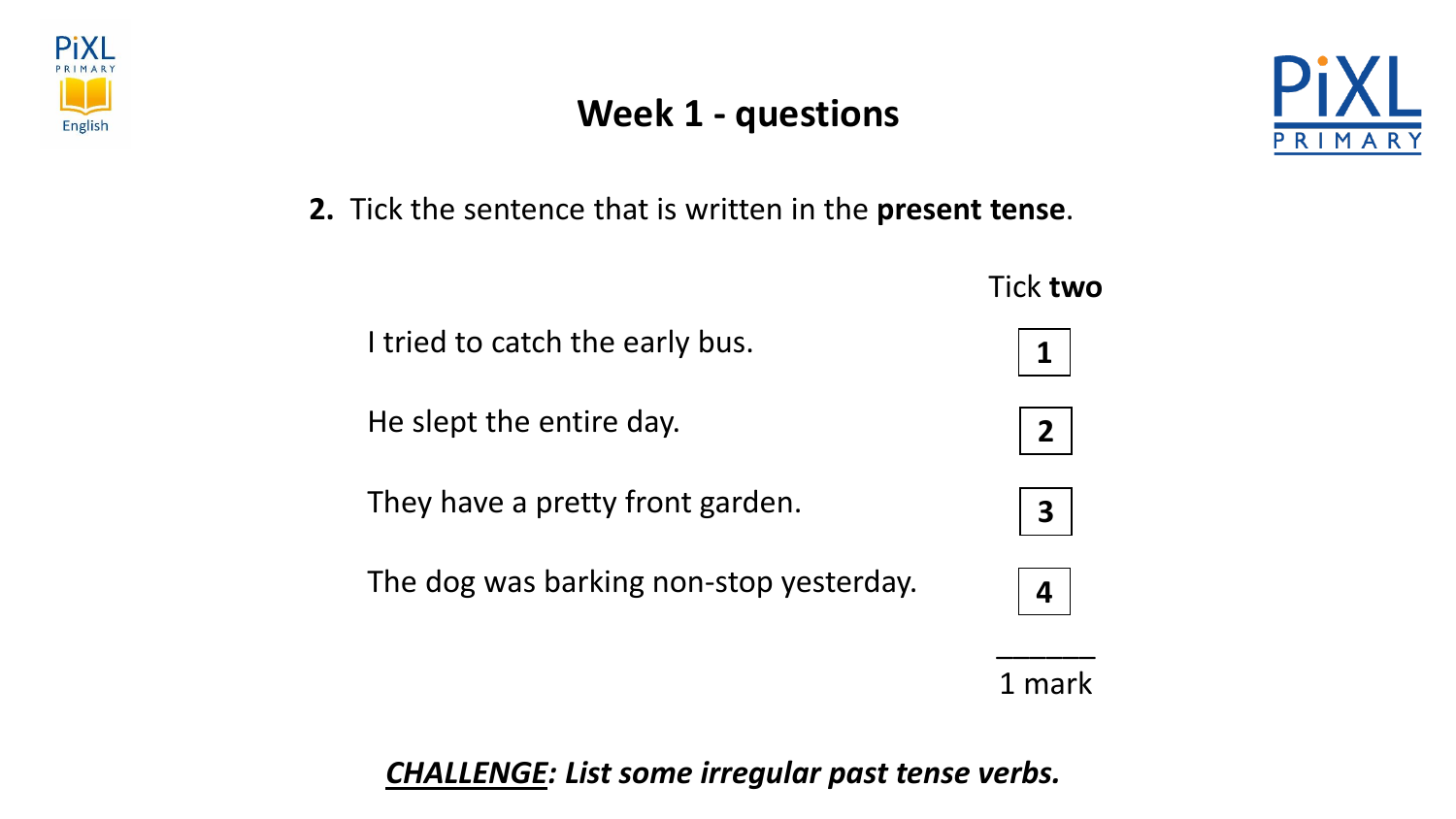





**3.** Insert a **comma** or **commas** in the correct place in the sentences below.

The souvenir shop sells flags mugs toys and snacks.

Yesterday they sold more mugs than snacks.

1 mark

\_\_\_\_\_\_

*CHALLENGE: Explain the functions of the commas in each of the sentences above.*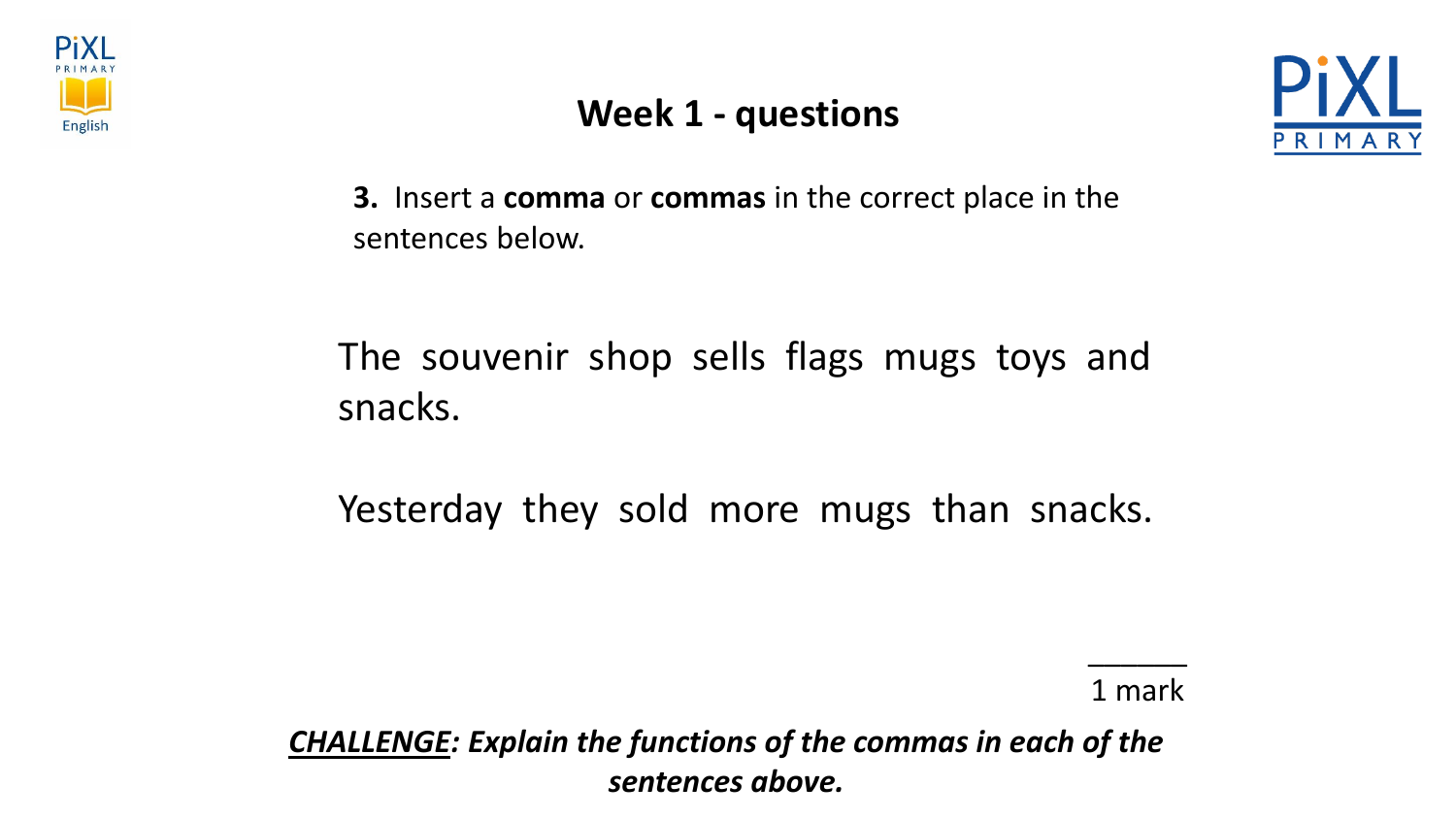



**1.** Which sentence is written in **Standard English**?



*CHALLENGE: Rewrite the following sentence using Standard English: I ain't tired.*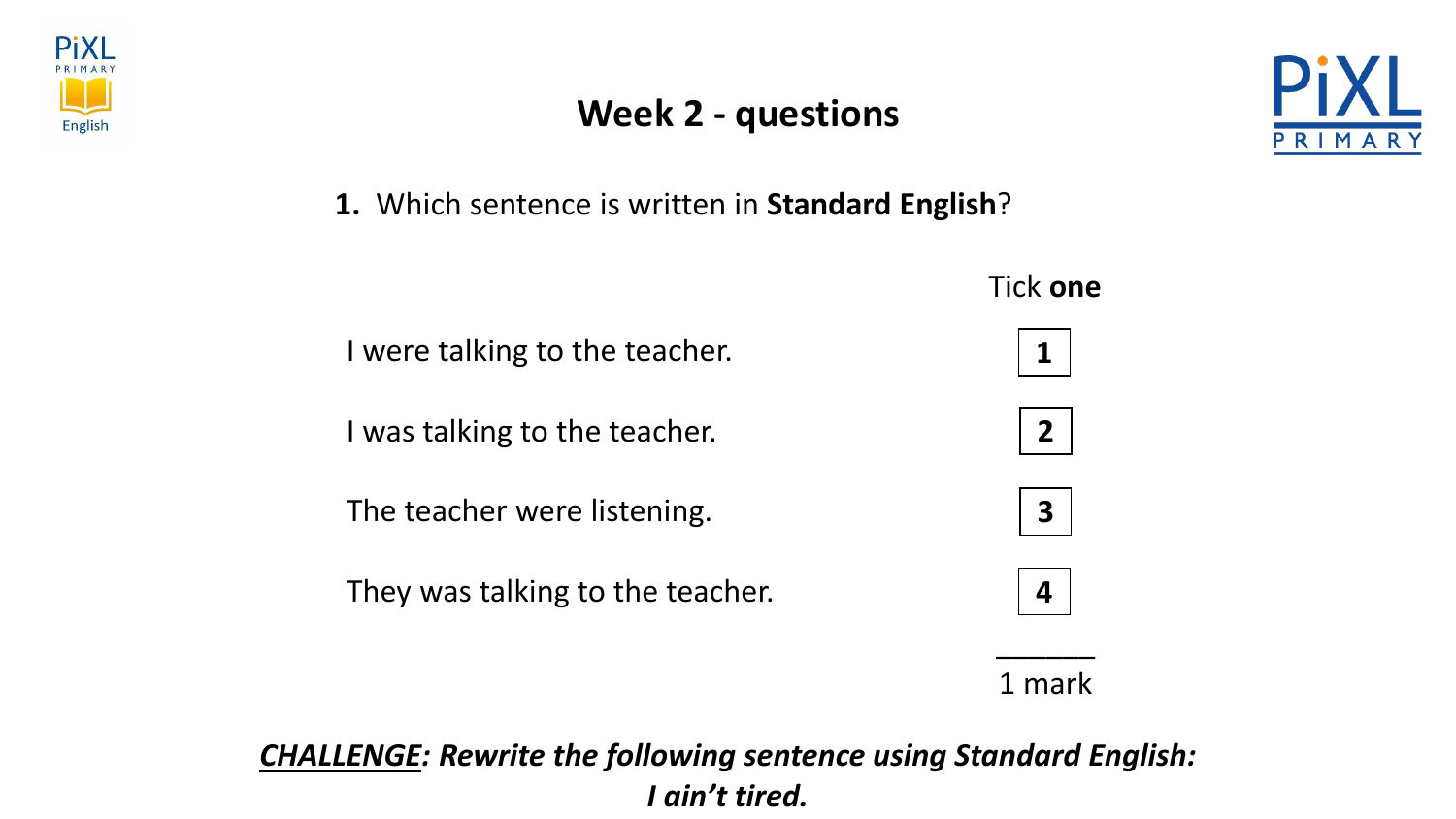





**2.** Write the missing **punctuation mark** to complete the sentence below.

May I bother you to move seats

1 mark

\_\_\_\_\_\_

*CHALLENGE: What other punctuation marks can you use to end a sentence?*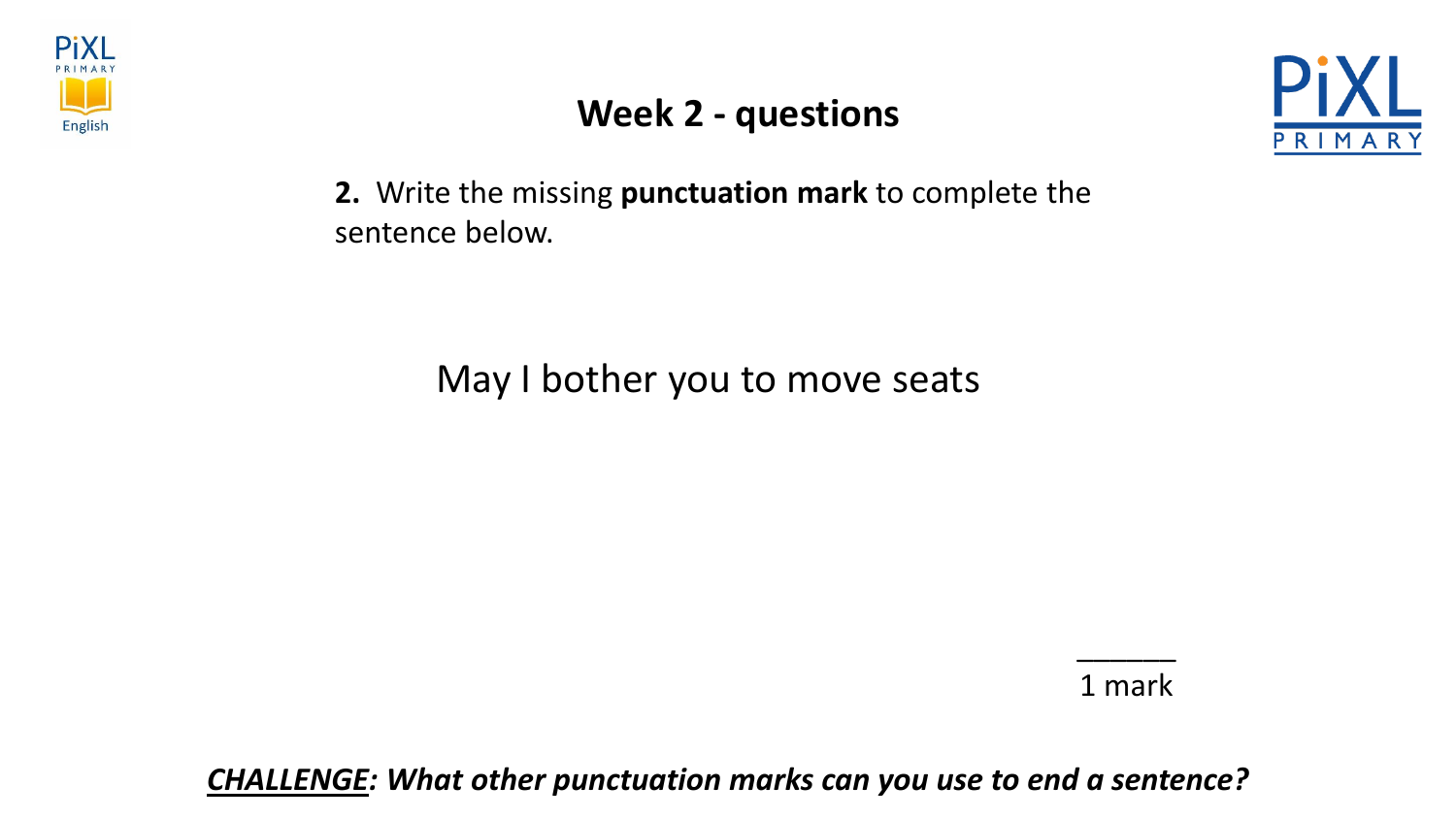



**3.** Tick all the sentences that contain an **adverb**.



*CHALLENGE: List as many adverbs as you can that would fit the sentence: I am talking \_\_\_\_\_\_\_\_\_\_\_ . Spell them correctly.*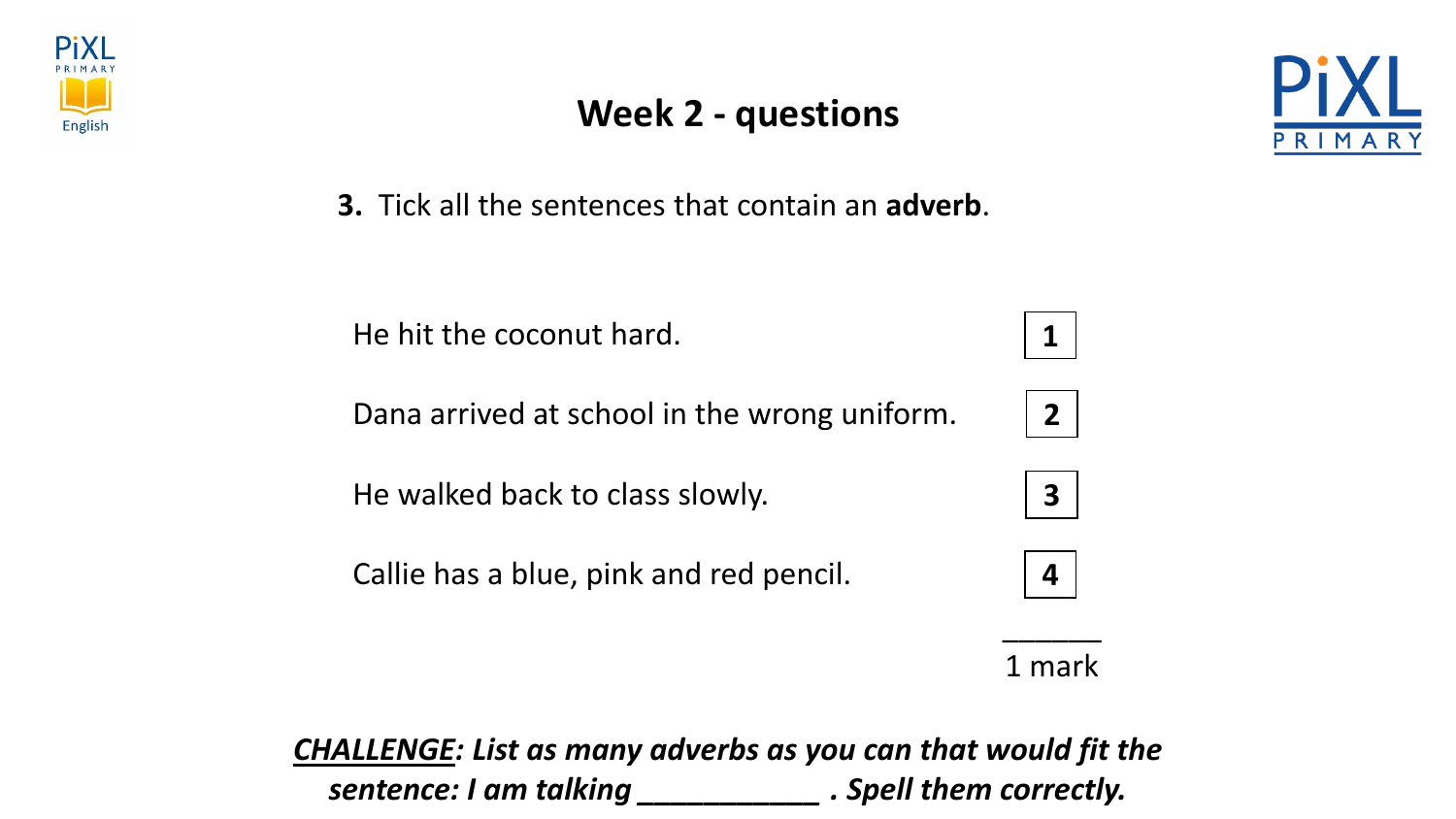



**1.** Complete the table below with the missing **singular** or **plural** spelling. One has been done for you.

| <b>Singular</b> | <b>Plural</b> |
|-----------------|---------------|
| classroom       | classrooms    |
|                 | ladies        |
| glass           |               |
|                 | apples        |
| sheep           |               |

1 mark

\_\_\_\_\_\_

*CHALLENGE: Give an explanation of the word singular.*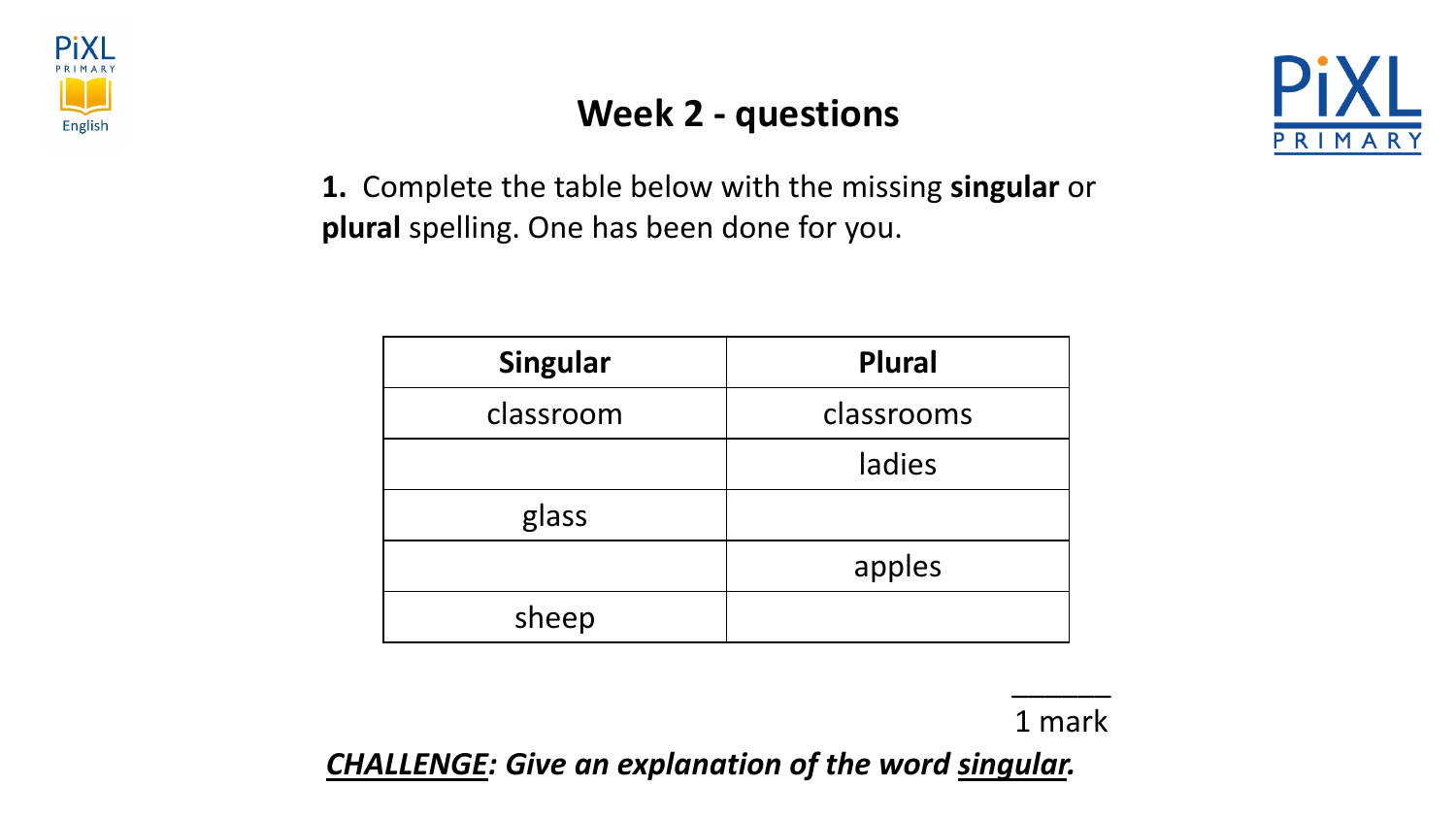



**2.** Which sentence uses **capital letters** correctly?



#### 1 mark

*CHALLENGE: What is a proper noun?*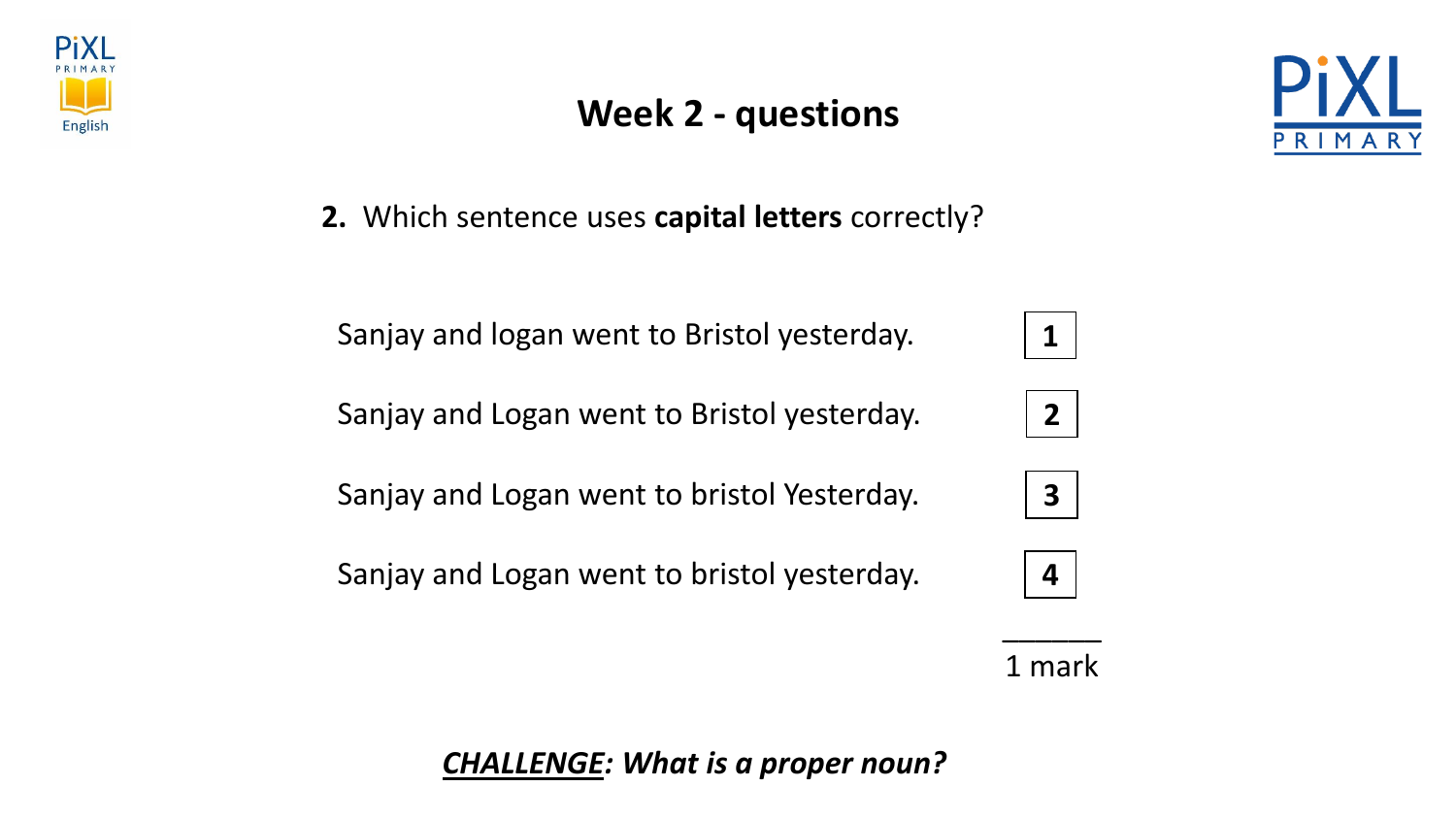

**3**. Look at the parts of the words in **bold**.

hazard**ous** care**less** attract**ion** heavi**est**

What is the grammatical term for this part of the word? Tick **one**



*CHALLENGE: Give an example for each of the three grammatical terms you didn't tick.*

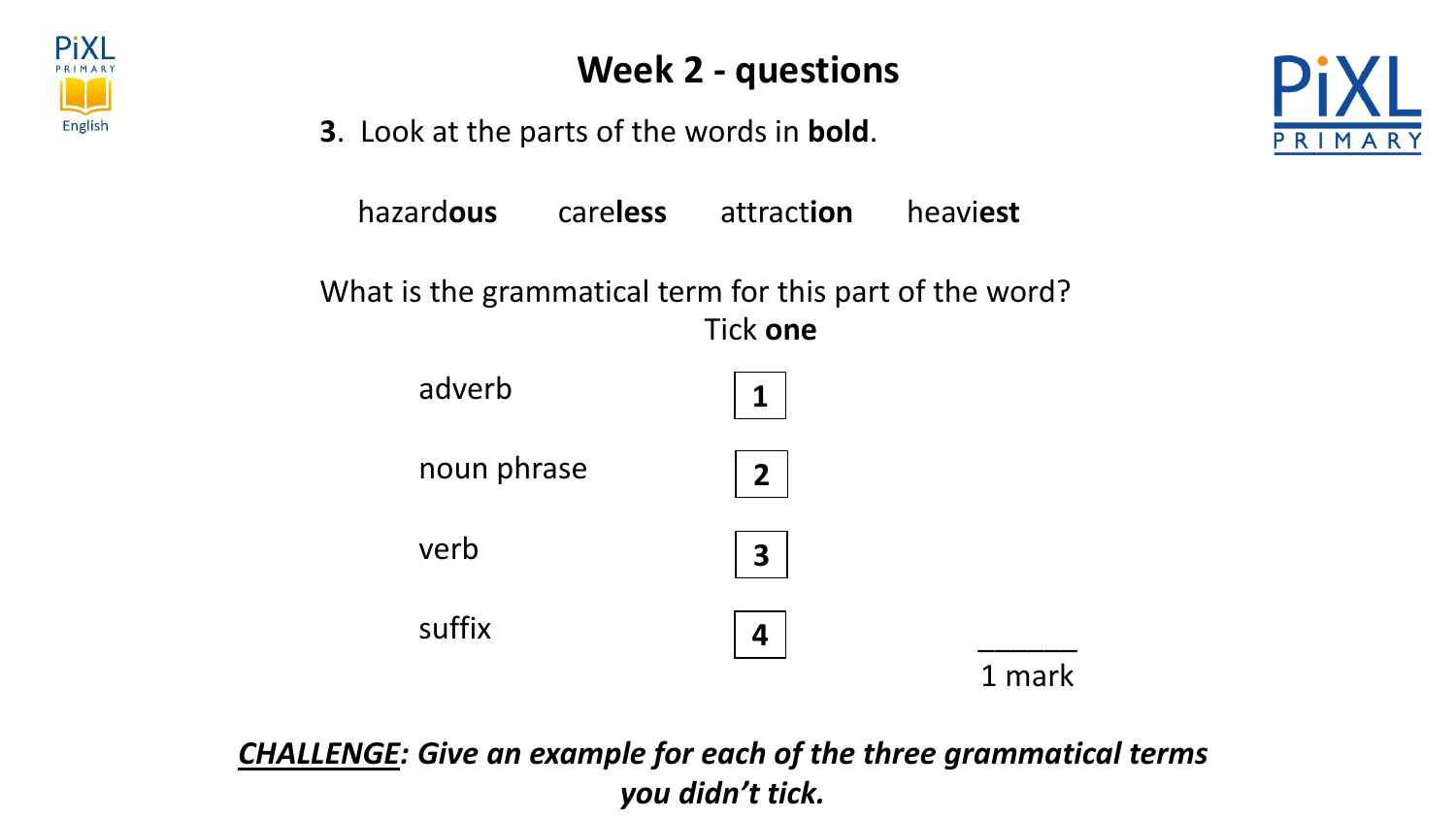





**1.** Tick the sentences that must end in a **question mark**.



*CHALLENGE: Write a question which has the answer 8 o'clock.*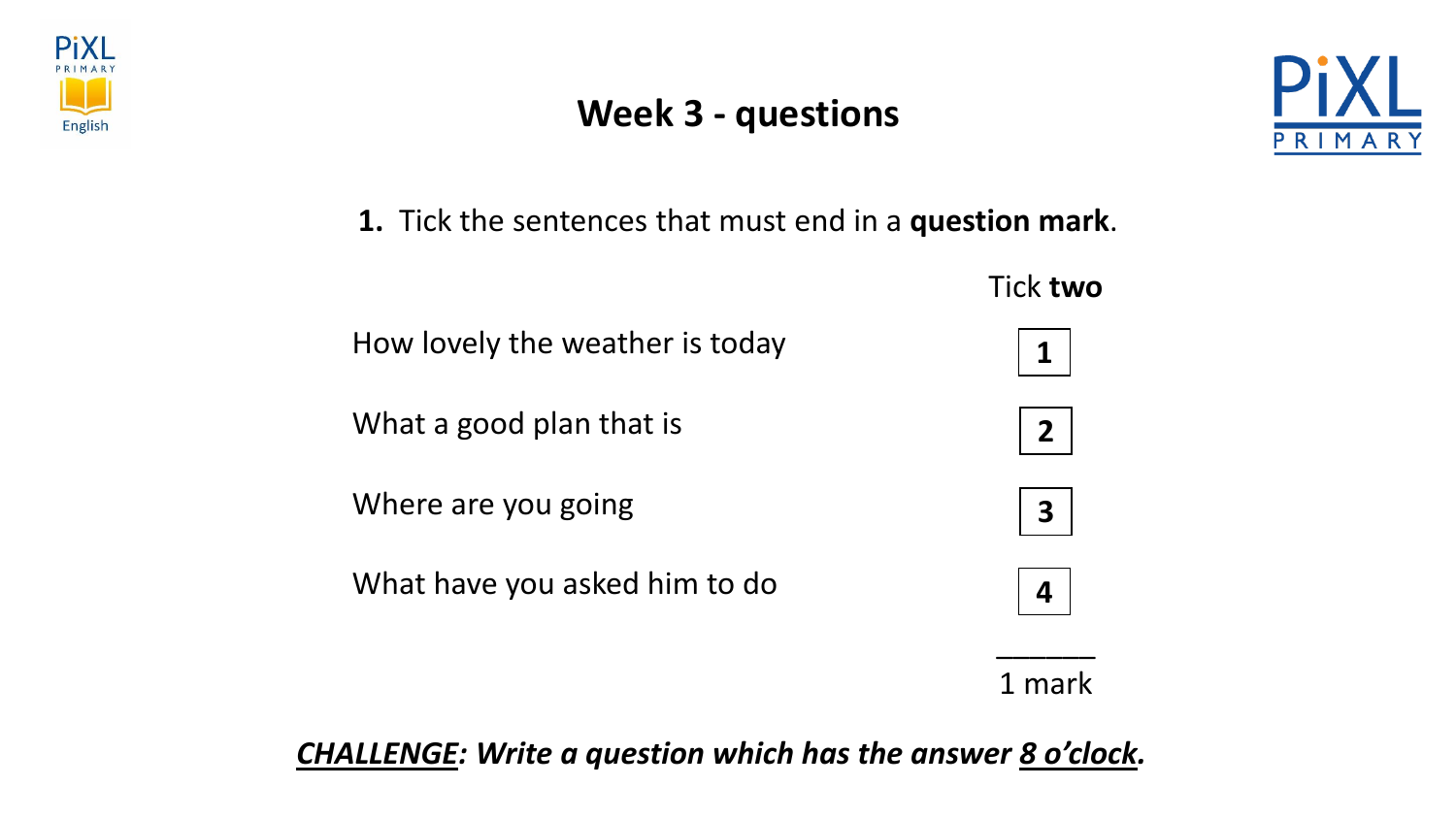





**2.** Tick one box to show where the missing **exclamation mark** should go.



1 mark

\_\_\_\_\_\_

*CHALLENGE: Add an adverb to describe how the coach was yelling.*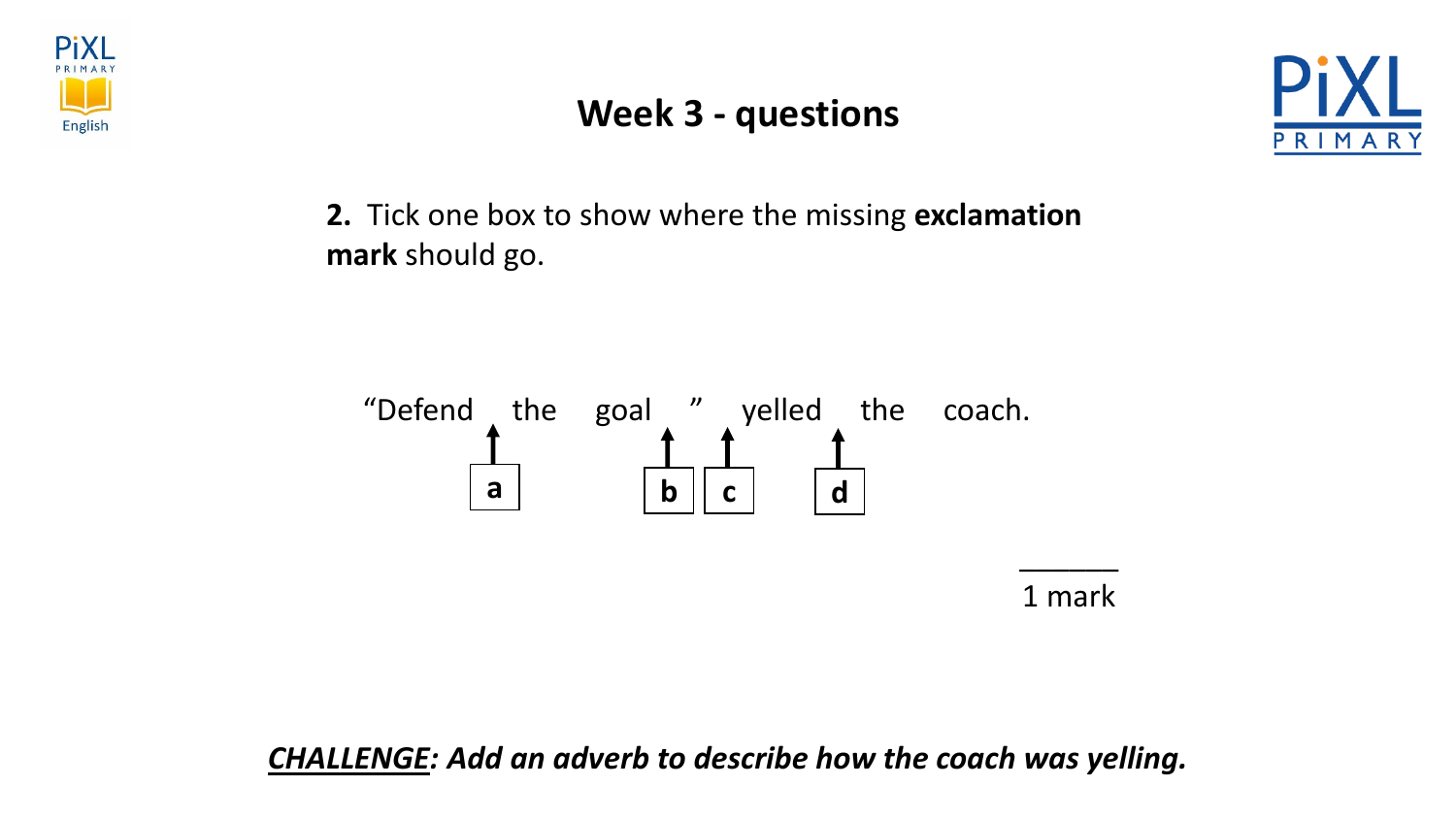





**3.** Rewrite the verbs in the boxes to complete the sentence with the correct choice of **tense**.



*CHALLENGE: Rewrite the following sentence in the present tense: Idris dreamt about winning an award.*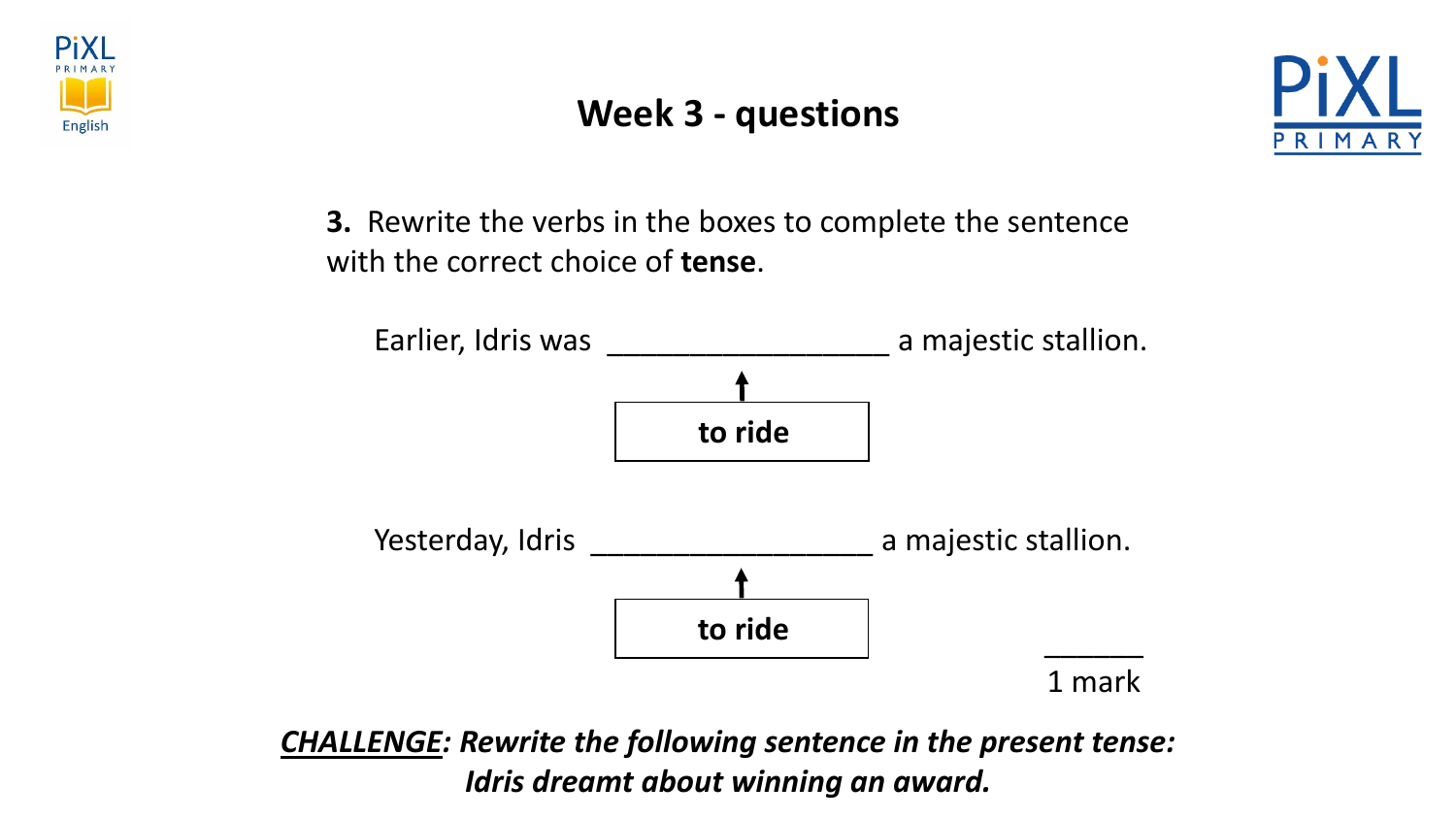





**1.** Add the missing **capital letters** and **full stops** in the correct places below.

#### we went to clacton on holiday it rained heavily all week

1 mark

\_\_\_\_\_\_

*CHALLENGE: Change went into the present tense form of the verb to go.*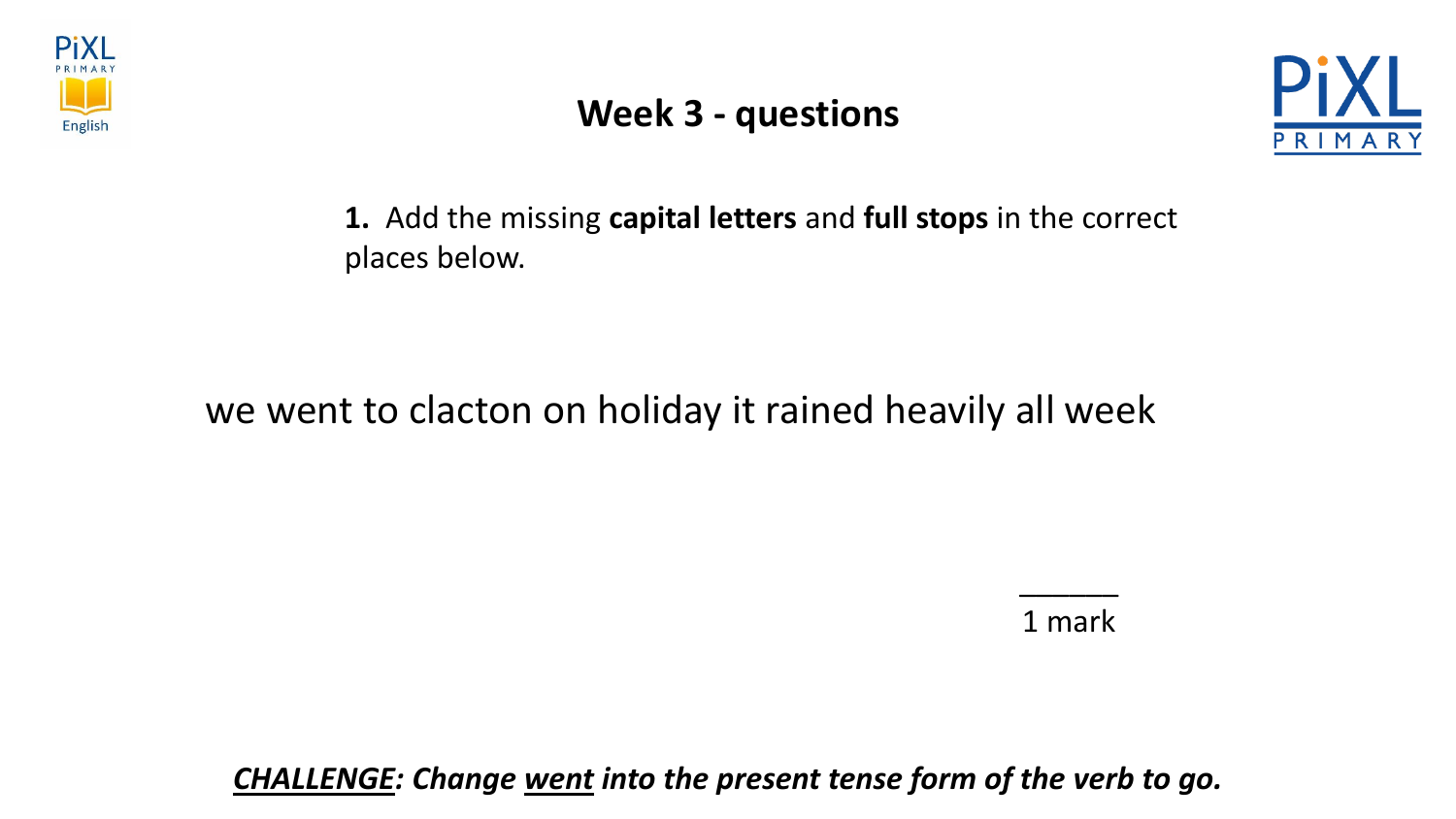



**2.** Tick **one** box in each row to show the **word class** of the underlined word.

| <b>Sentence</b>                    | <b>Noun</b> | <b>Adverb</b> | Verb |
|------------------------------------|-------------|---------------|------|
| 1) The giraffe ran fast.           |             |               |      |
| 2) The fireworks were amazing.     |             |               |      |
| 3) I completed my writing quickly. |             |               |      |
|                                    |             |               |      |

#### 1 mark

*CHALLENGE: Write the last sentence in the present tense - you can add extra words.*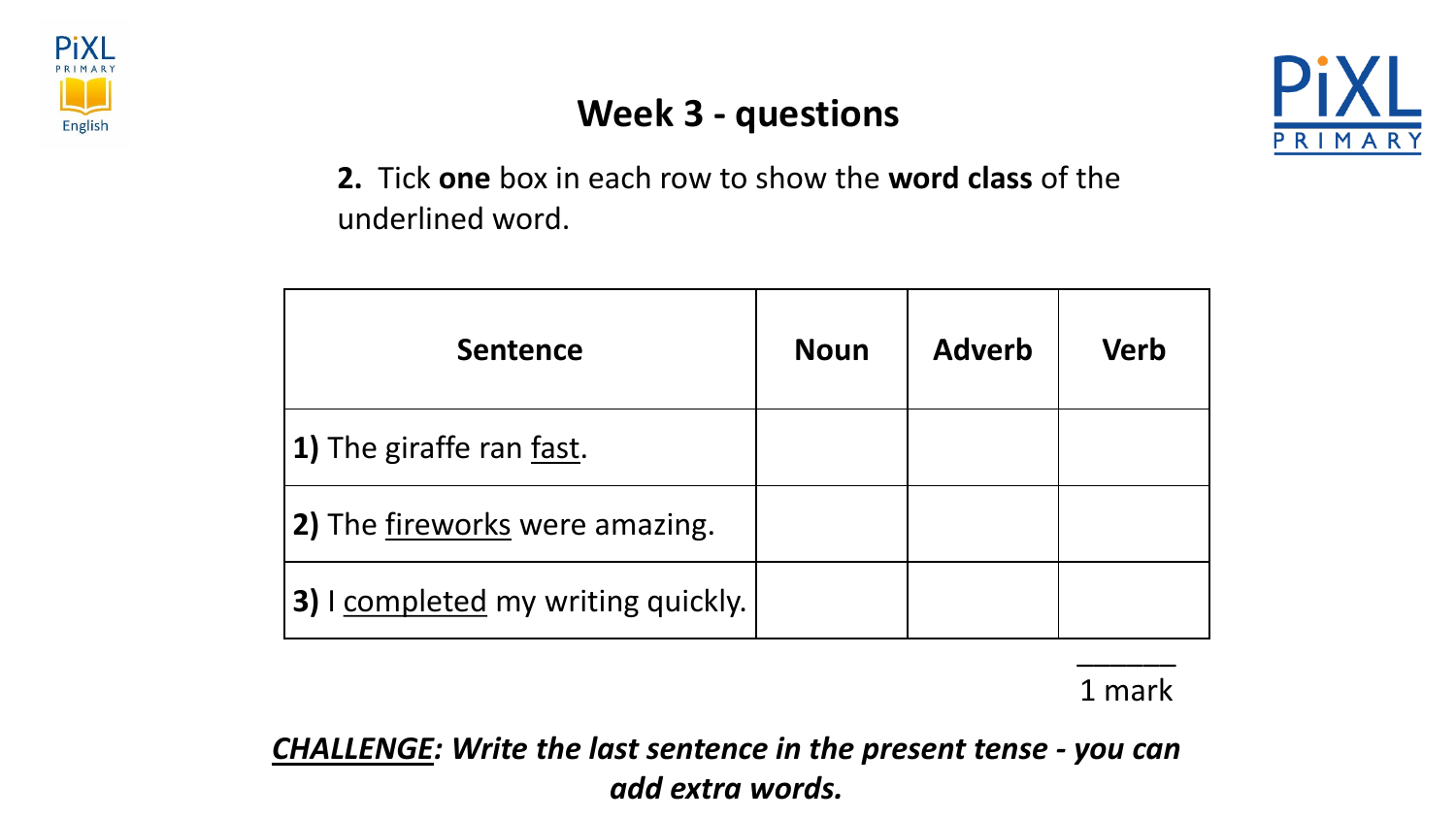





**3.** Tick to show whether each sentence is in the **past tense**  or the **present tense**.

| <b>Sentence</b>                         | Past tense | <b>Present tense</b>          |
|-----------------------------------------|------------|-------------------------------|
| 1) Samir was early.                     |            |                               |
| 2) I am feeling a little sad today.     |            |                               |
| 3) Crocodiles are remarkable creatures. |            |                               |
|                                         |            | $\mathbf{A}$ and $\mathbf{A}$ |

1 mark

*CHALLENGE: Improve the last sentence by extending the noun phrase.*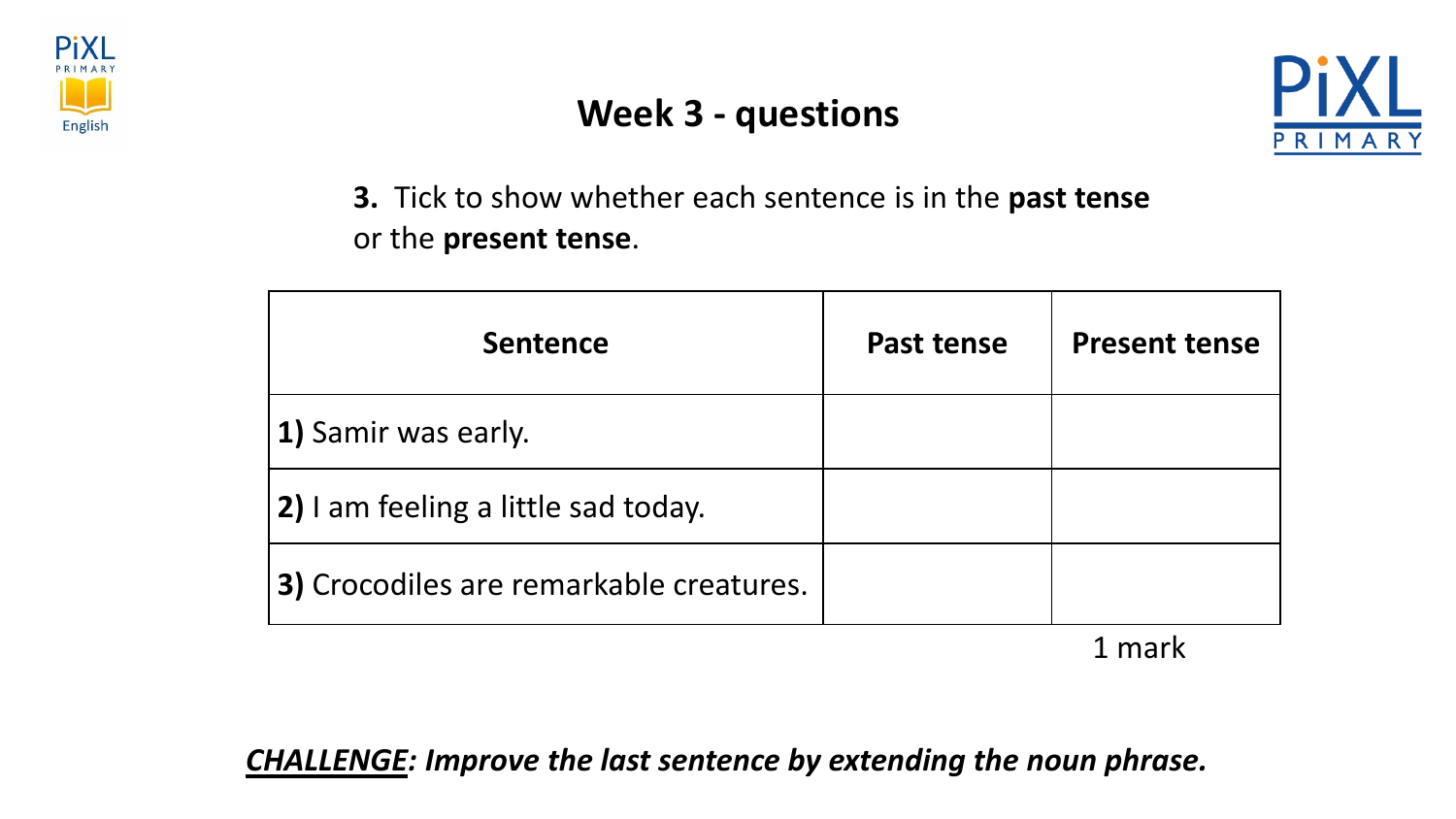



- **1.** Which option is punctuated correctly?
- My sister loves dancing she performs all the time. My sister loves dancing She performs all the time. My sister loves. Dancing she performs all the time.
- My sister loves dancing. She performs all the time.







1 mark

\_\_\_\_\_\_

*CHALLENGE: Rewrite the two sentences as one sentence using a conjunction.*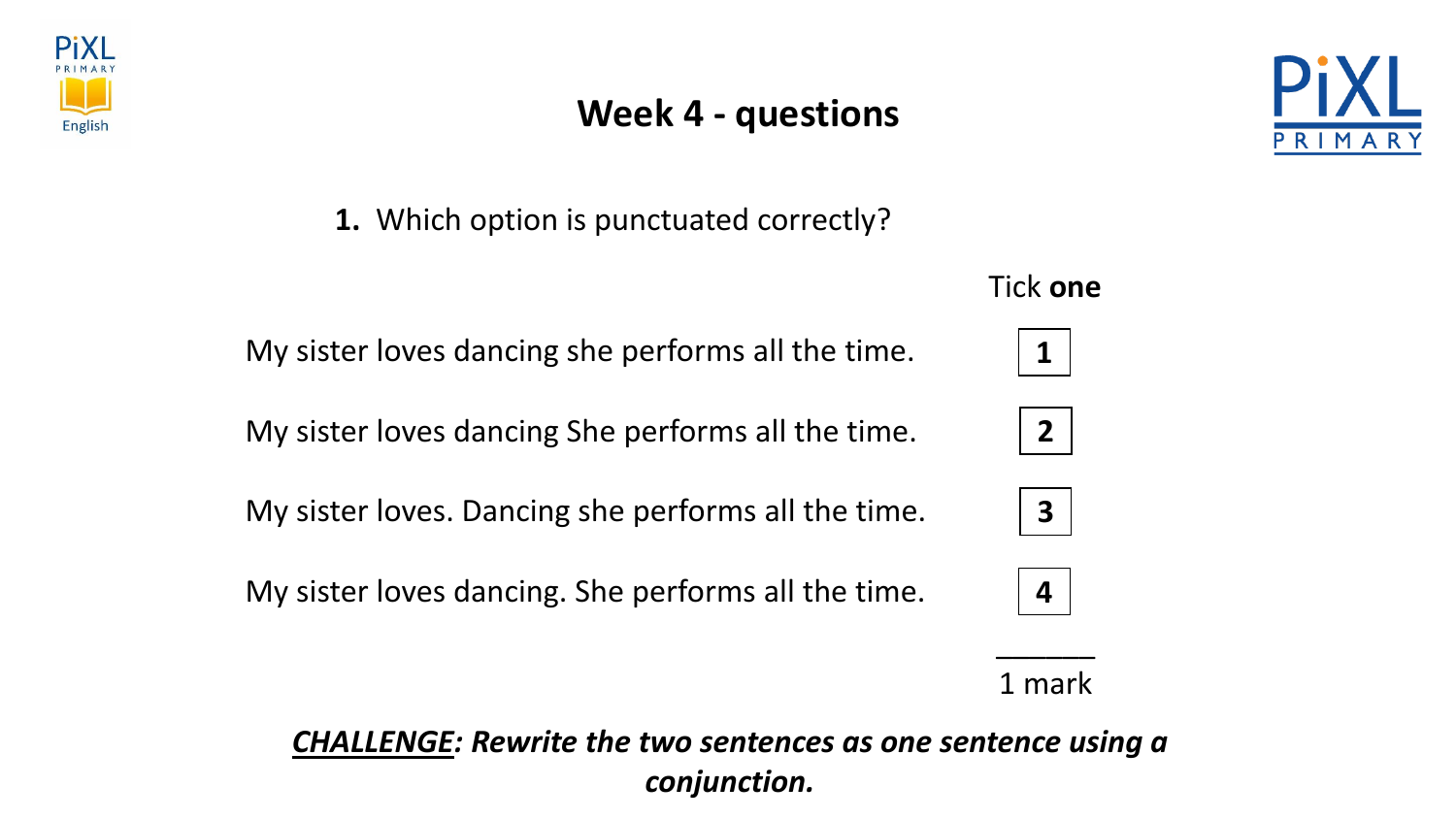





**2.** Draw a line to match each **prefix** to the correct word so that it makes a new word**.**



1 mark

 $\overline{\phantom{a}}$ 

*CHALLENGE: Create other new words with the prefixes above.*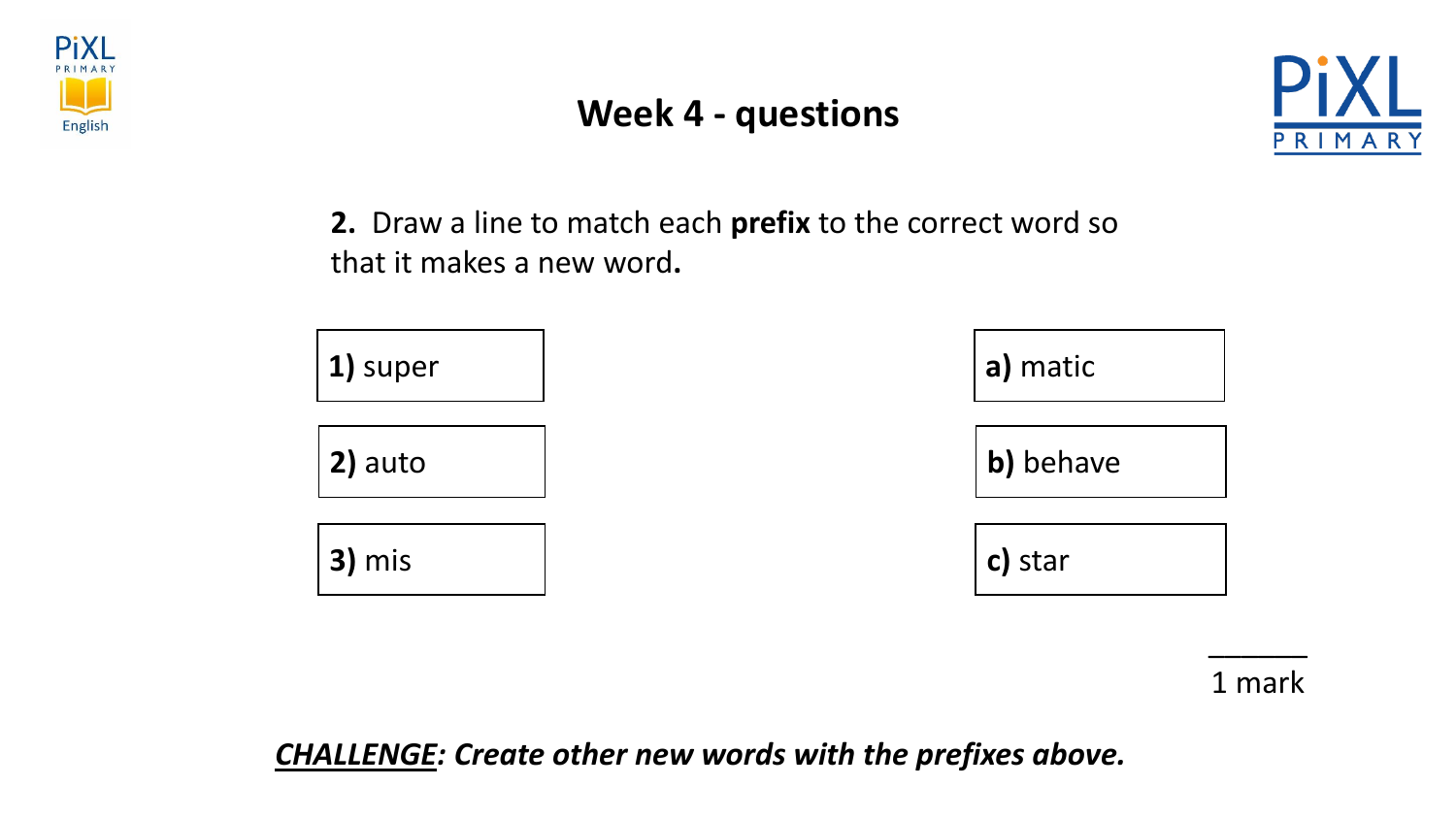



**3.** Tick the sentence that is punctuated correctly.



1 mark

*CHALLENGE: Name the sentence type for the sentences above.*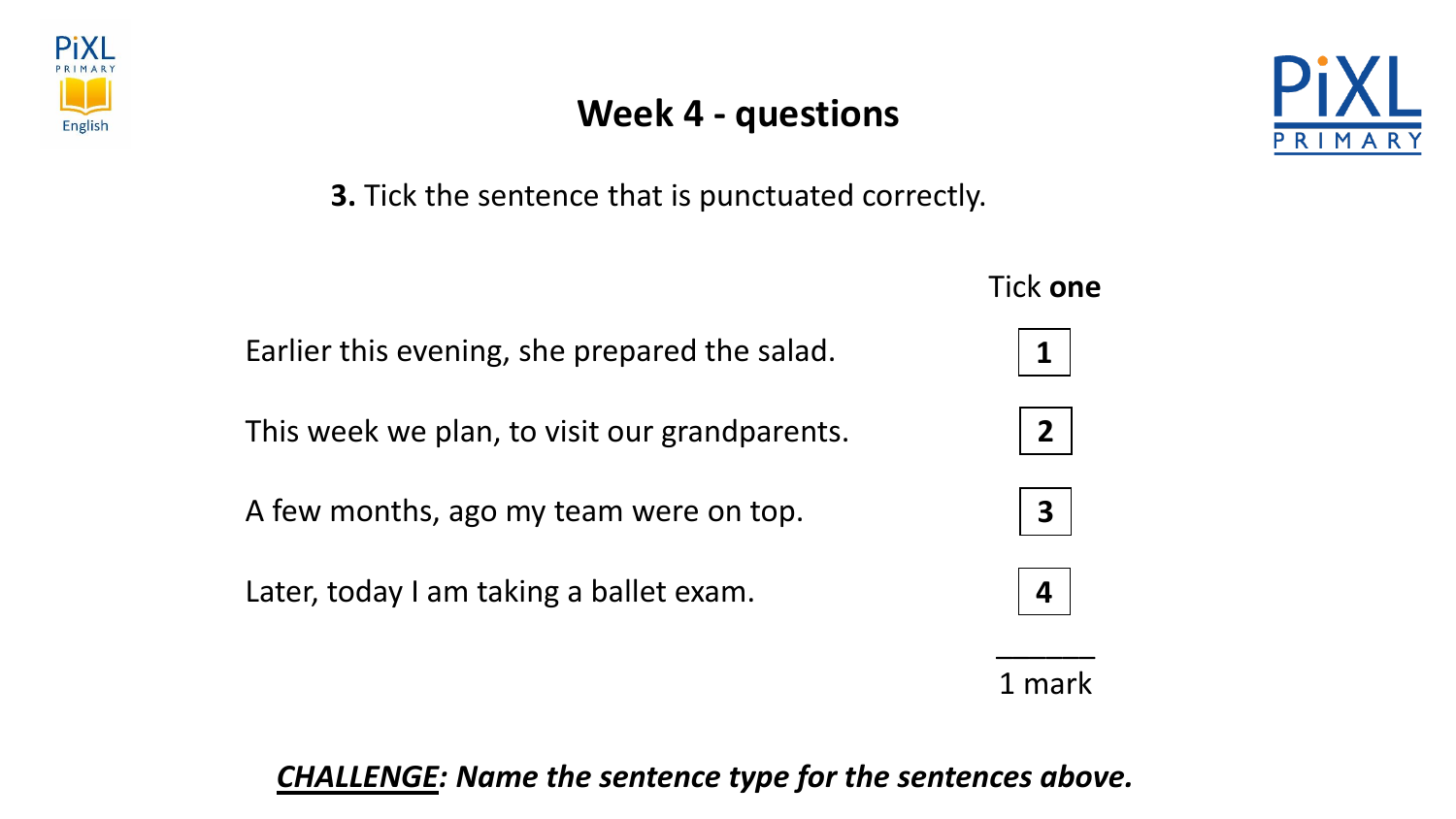





**1.** Tick one box in each row to show whether the **commas** are used correctly in the sentence.

| <b>Sentence</b>                                       | <b>Commas</b><br>used<br>correctly | <b>Commas</b><br>used<br>incorrectly |
|-------------------------------------------------------|------------------------------------|--------------------------------------|
| 1) We are doing Maths, English, and<br>Science today. |                                    |                                      |
| 2) After a couple of seconds, the alarm<br>went off.  |                                    |                                      |
| 3) Unfortunately I missed, the bus.                   |                                    |                                      |

1 mark

\_\_\_\_\_\_

*CHALLENGE: Underline any fronted adverbials in the sentences above.*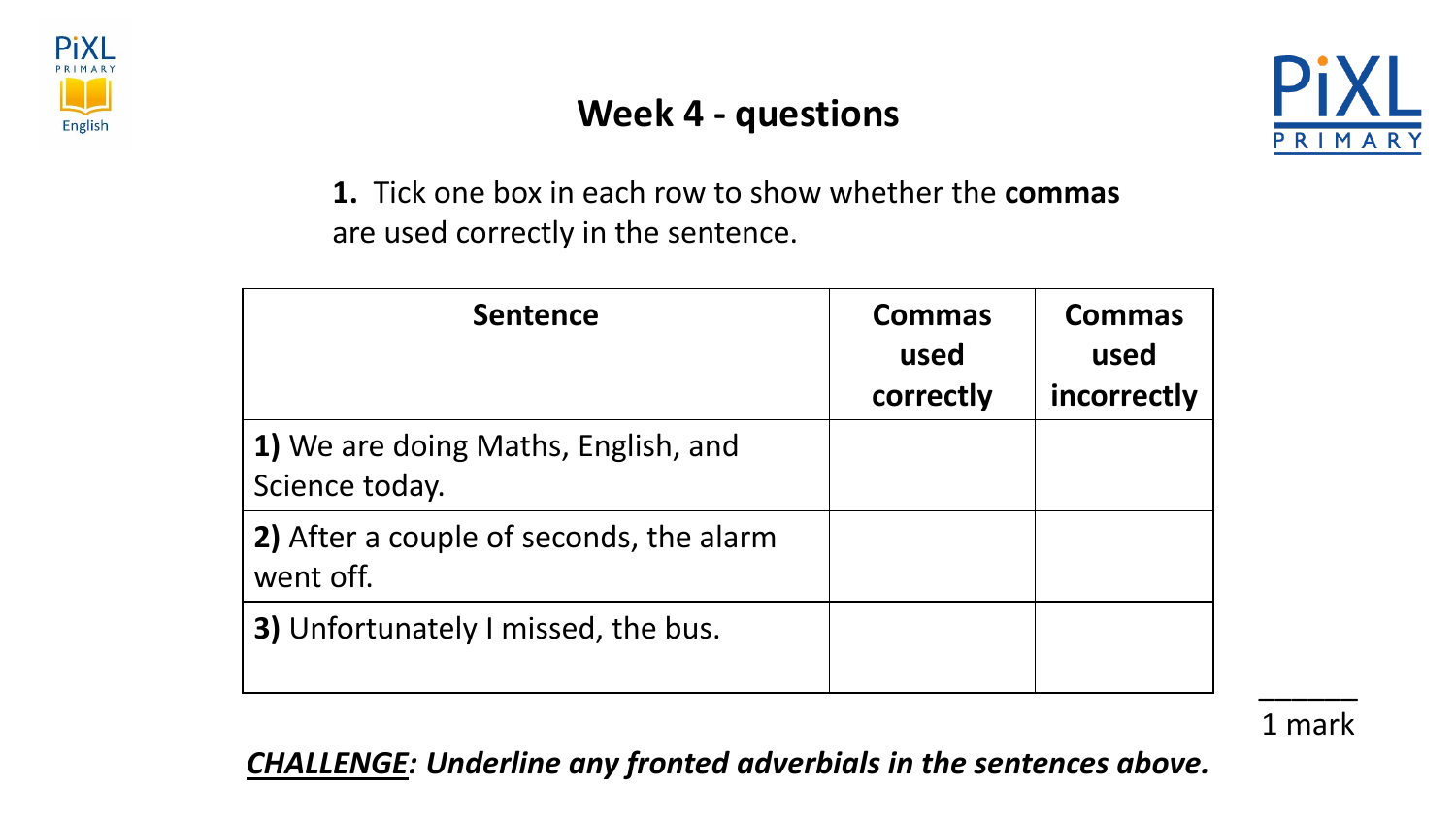





**2.** Circle **one** word in the sentence below that can be replaced with the word **if**.

My brother and I check on our grandmother when the weather is bad.

1 mark

\_\_\_\_\_\_

*CHALLENGE: Write a synonym for bad.*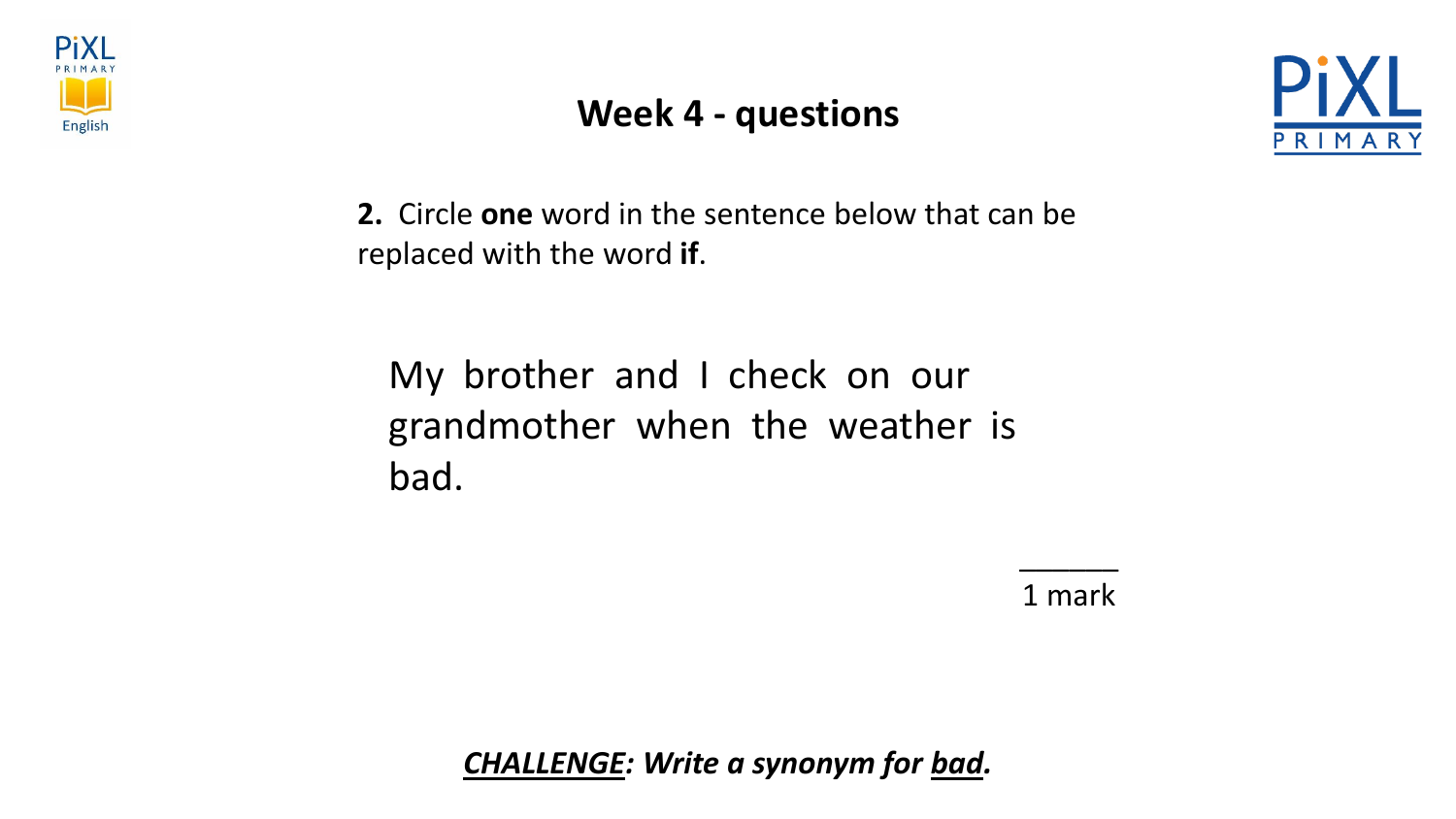



3. Which **punctuation mark** should be used in the place indicated by the arrow?

Sam could choose to go swimming bowling or cycling.



1 mark

\_\_\_\_\_\_

*CHALLENGE: Which prefix can be added to the verb cycle to make it a noun?*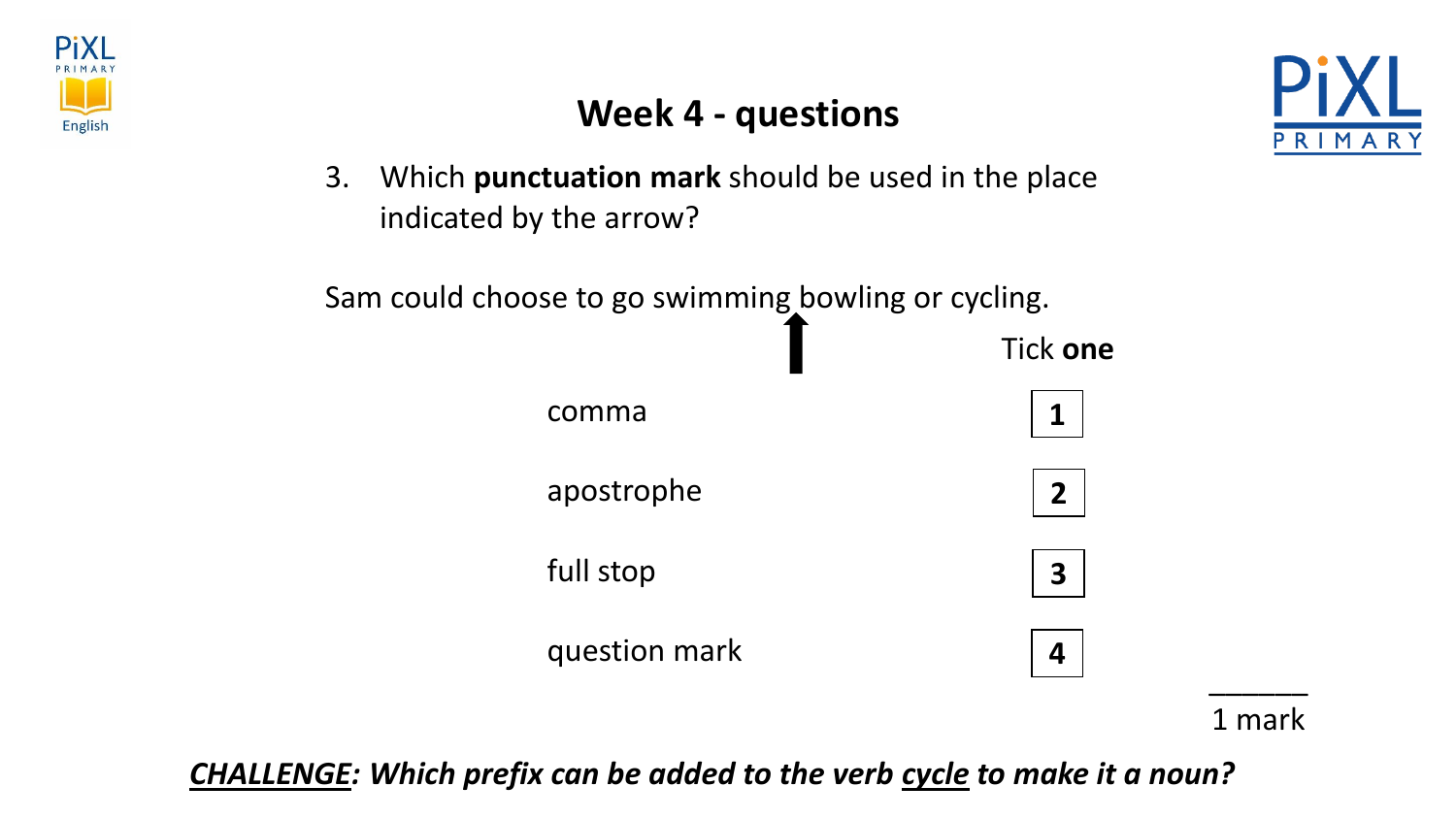





**1.** Which **word class** is underlined in the sentence below?

I really don't care.



*CHALLENGE: Write the word don't in its expanded form.*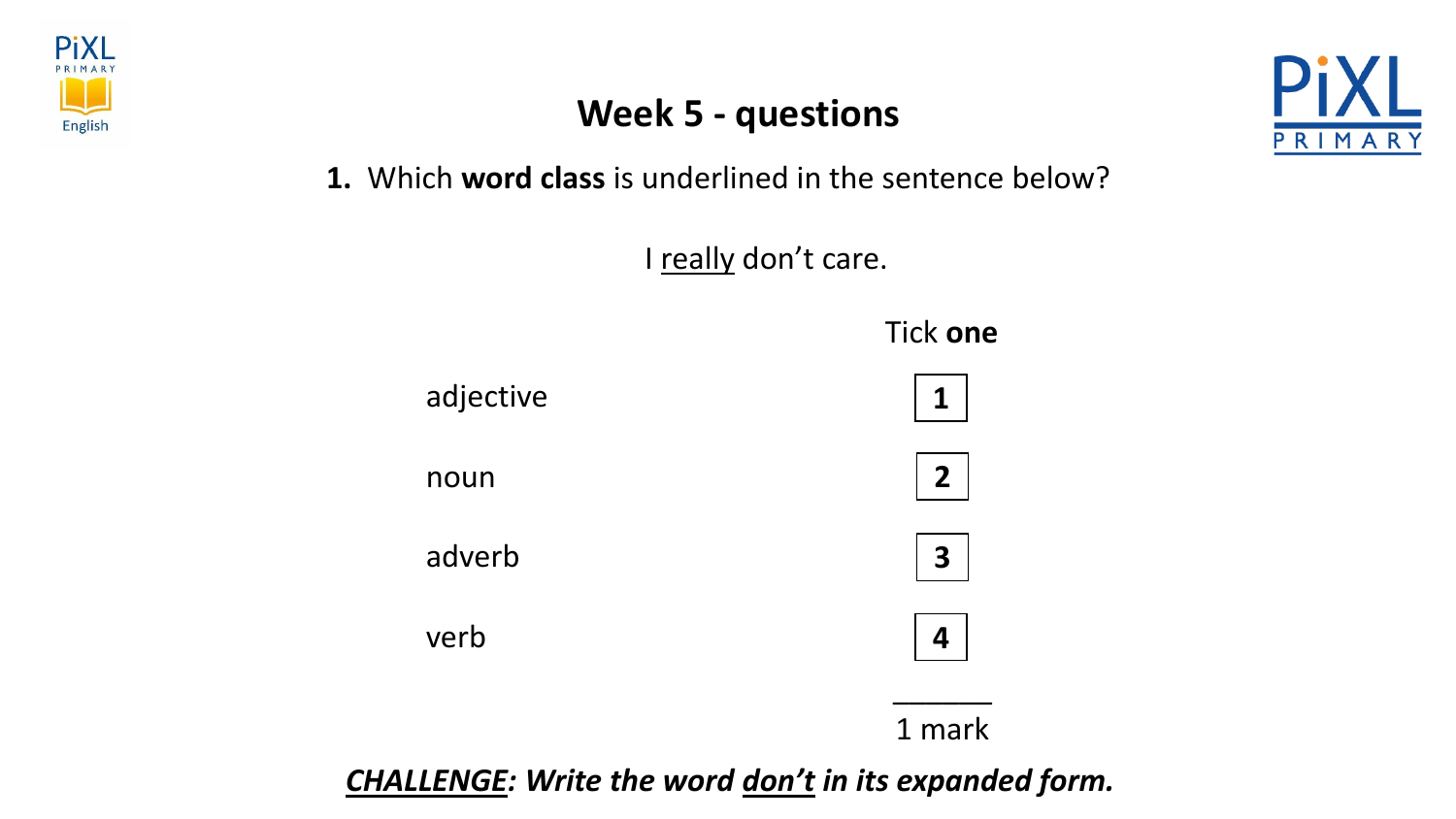





**2.** Add a **suffix** to the word **poison** to complete the sentence below.

It is a conservation of the snake.

1 mark

\_\_\_\_\_\_

*CHALLENGE: Rewrite the sentence above as a question without adding any words.*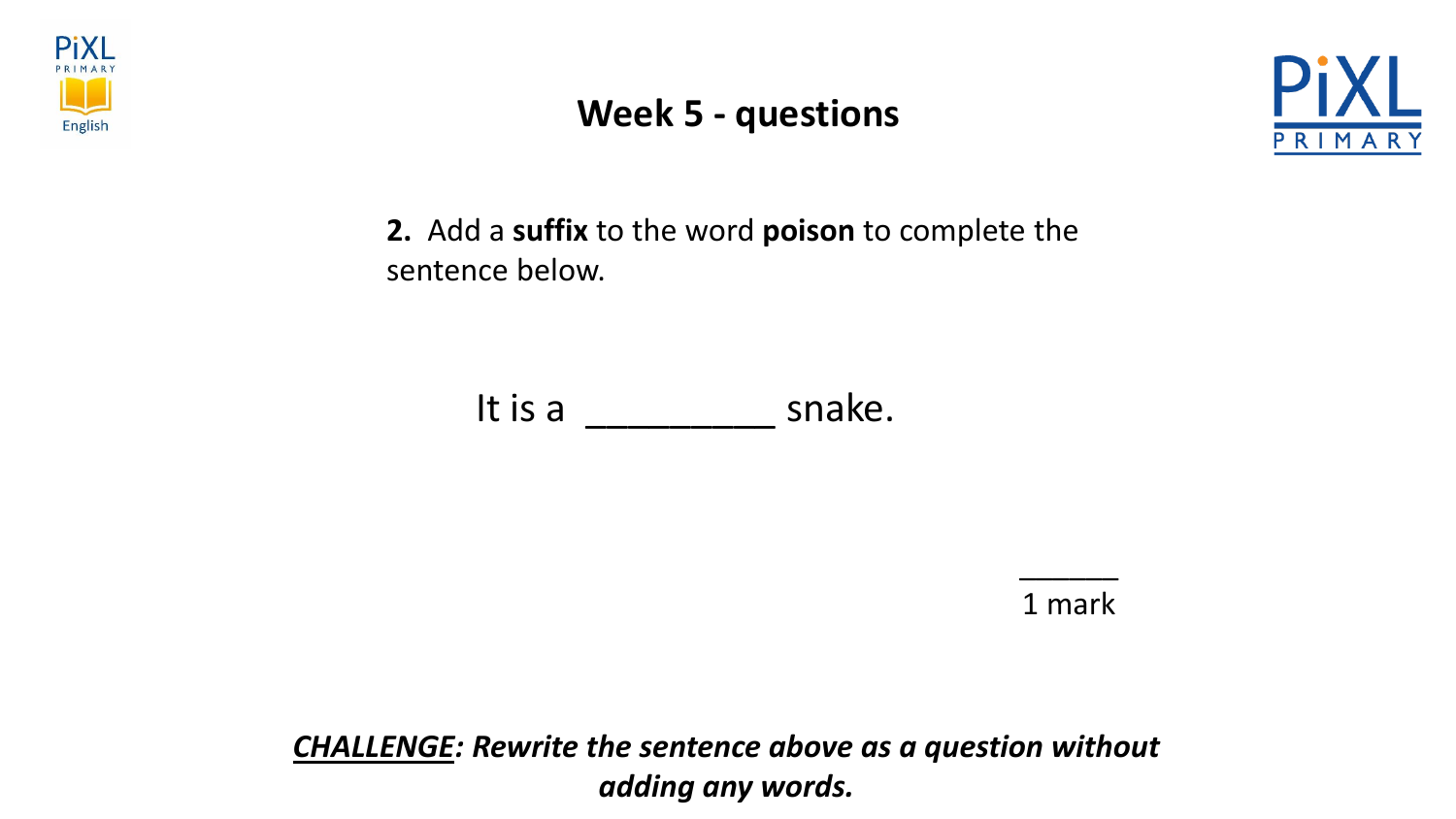



**3.** Circle **one** word in each set of brackets to complete the sentences correctly.

1) Today, I am ( cooked / cooking ) a stew.

2) Yesterday, I ( cooked / cooking ) a stew.

1 mark

\_\_\_\_\_\_

*CHALLENGE: Which tense is each sentence written in?*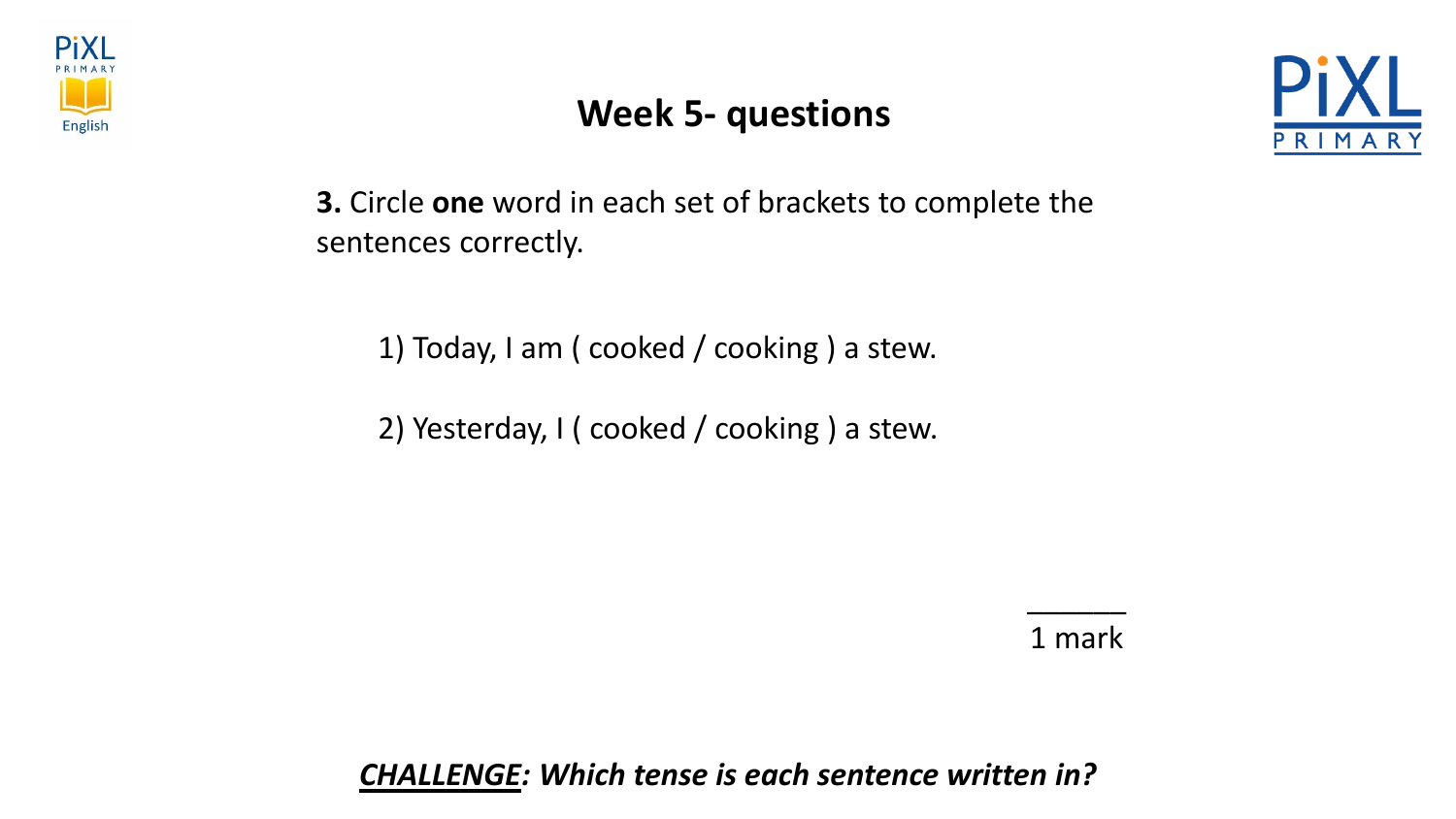



**1.** Which sentence uses book as a **verb**?

|                                             | Tick one                |  |
|---------------------------------------------|-------------------------|--|
| I found my exercise book.                   | $\mathbf 1$             |  |
| This book is very interesting.              | 2 <sup>1</sup>          |  |
| The book with the leather cover is ancient. | $\overline{\mathbf{3}}$ |  |
| I need to book a seat for the concert.      | $\overline{\mathbf{4}}$ |  |
|                                             | 1 mark                  |  |

*CHALLENGE: Think of another word that can be both a verb and a noun.*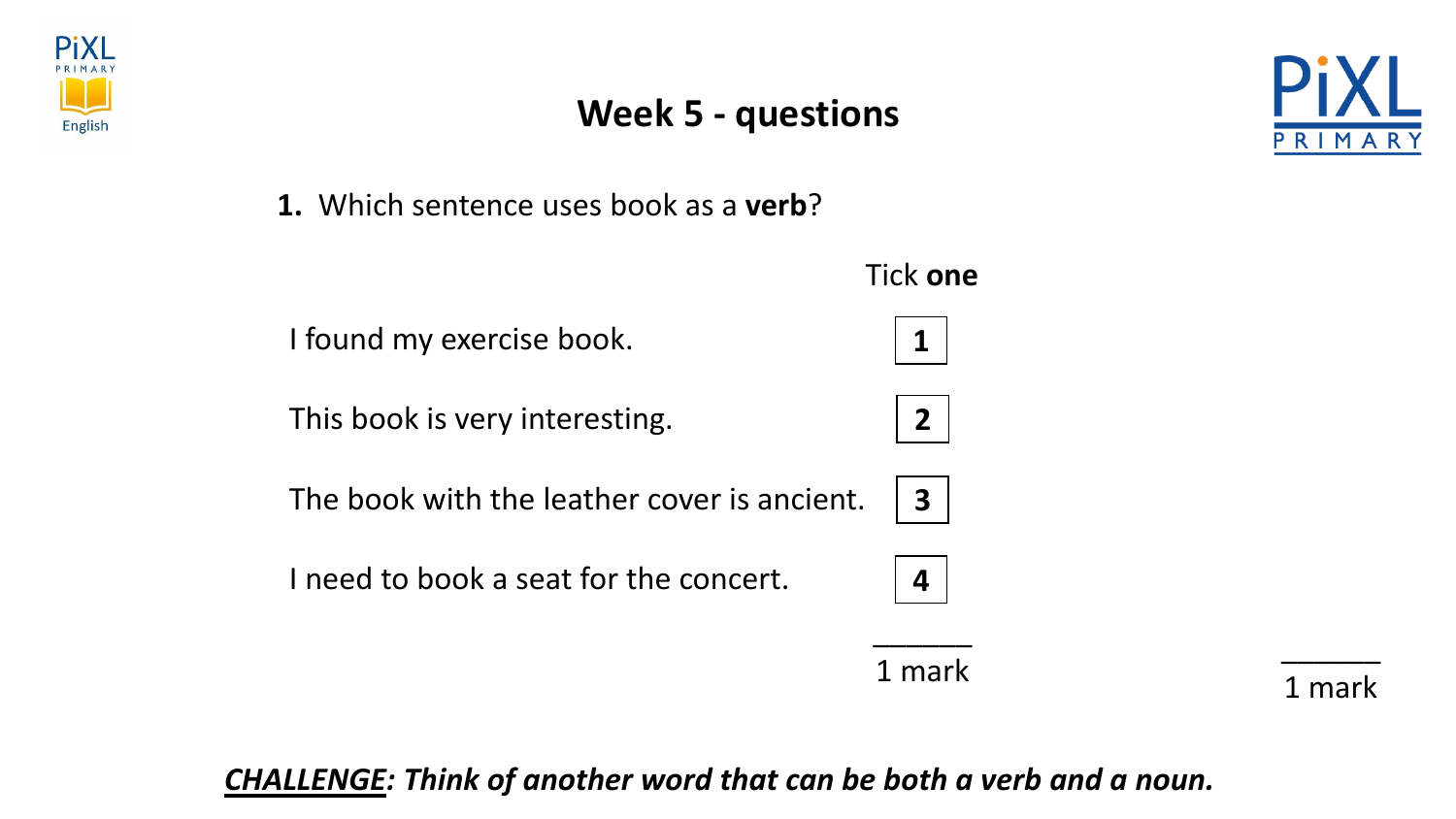



**2.** Insert a **comma** in the correct place in the sentence below.

I went to the zoo and saw a giraffe an elephant and three lions.

1 mark

\_\_\_\_\_\_

*CHALLENGE: Add three adjectives to the sentence above.*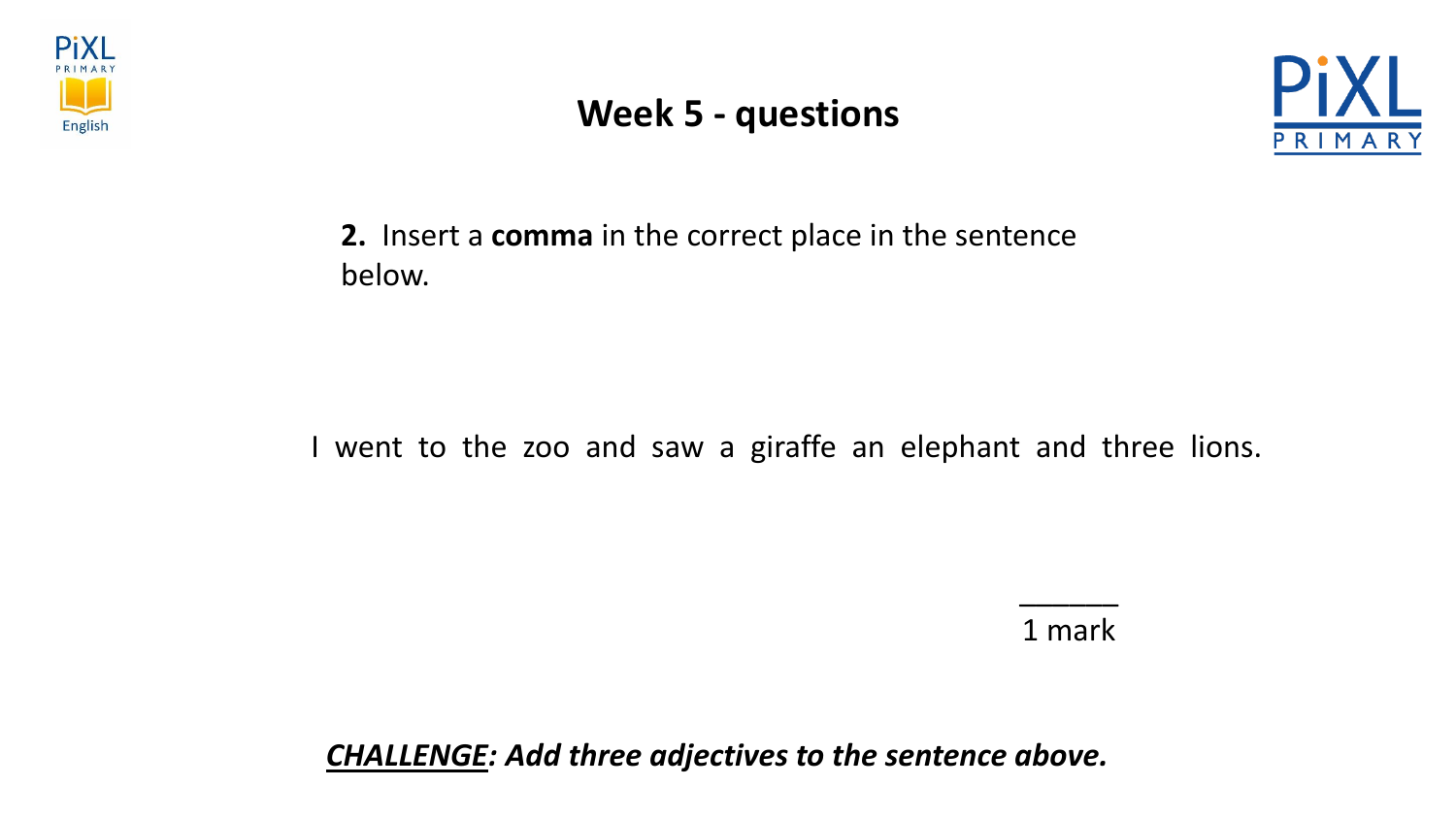



**3.** Which sentence is punctuated correctly?

|                                  | Tick one                |
|----------------------------------|-------------------------|
| "You're late." Mr Wicks shouted. | $\mathbf{1}$            |
| "You're late" Mr Wicks shouted!  | 2 <sup>1</sup>          |
| "You're late!" Mr Wicks shouted. | $\overline{\mathbf{3}}$ |
| "You're late!" Mr Wicks shouted! | $\overline{\mathbf{4}}$ |

1 mark

*CHALLENGE: Which prefix can you add to well to create its synonym?*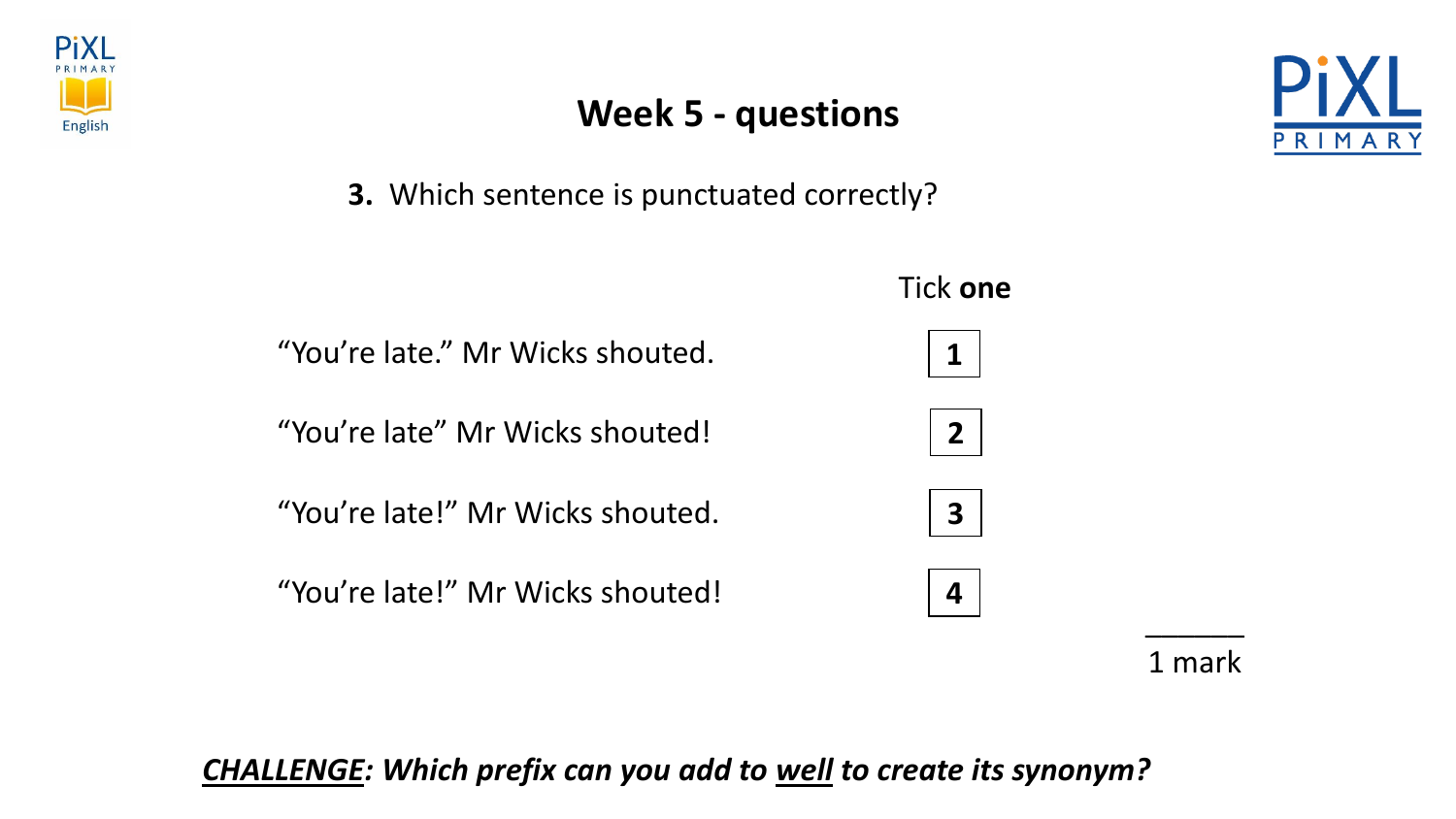





**1.** Complete the table below with the **expanded** or **contracted form**. The first one has been done for you.

| <b>Expanded form</b> | <b>Contracted form</b> |
|----------------------|------------------------|
| did not              | didn't                 |
| would not            |                        |
|                      | ĽH                     |
| we are               |                        |

1 mark

 $\overline{\phantom{a}}$ 

*CHALLENGE: What is the expanded form of she'd?*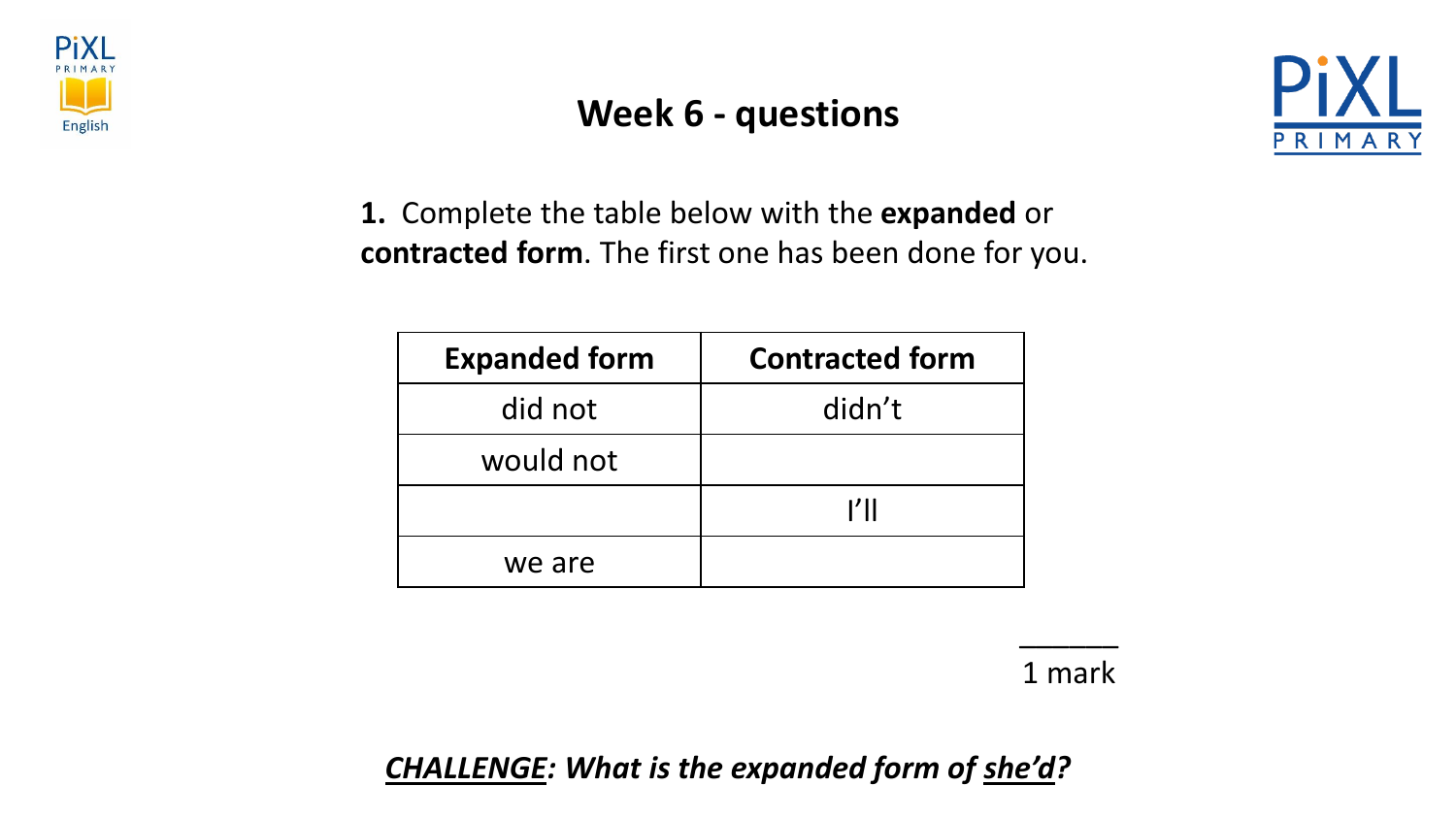





**2.** Which sentence is in the **present tense**?



*CHALLENGE: What is the tense of the fourth sentence? How do you know?*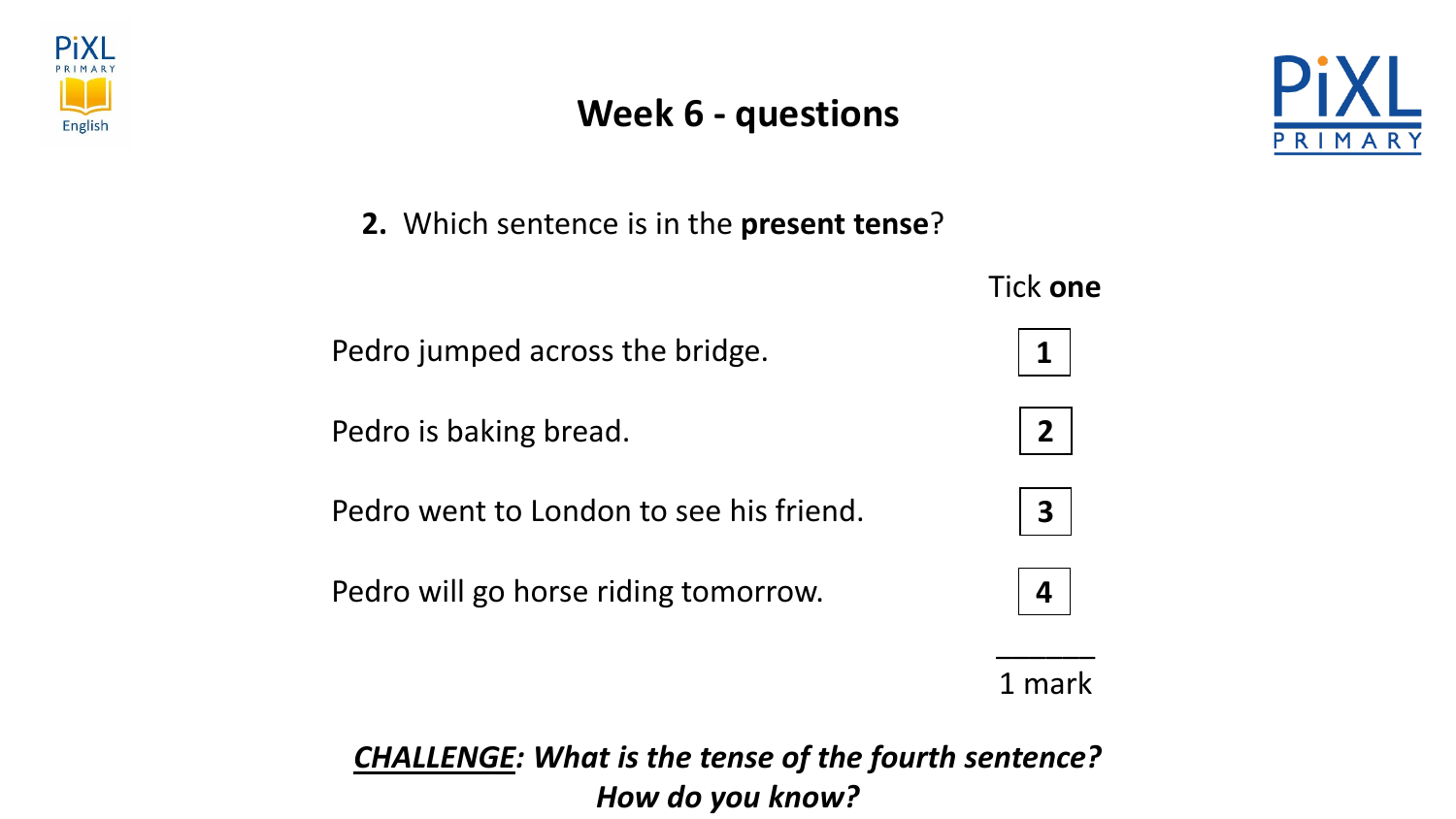





3. Add a **suffix** to the noun to create an **adjective** in the sentence below.

#### The decoration in the shop window was very taste\_\_\_\_.

1 mark

\_\_\_\_\_\_

*CHALLENGE: Write a sentence in which taste is used a verb.*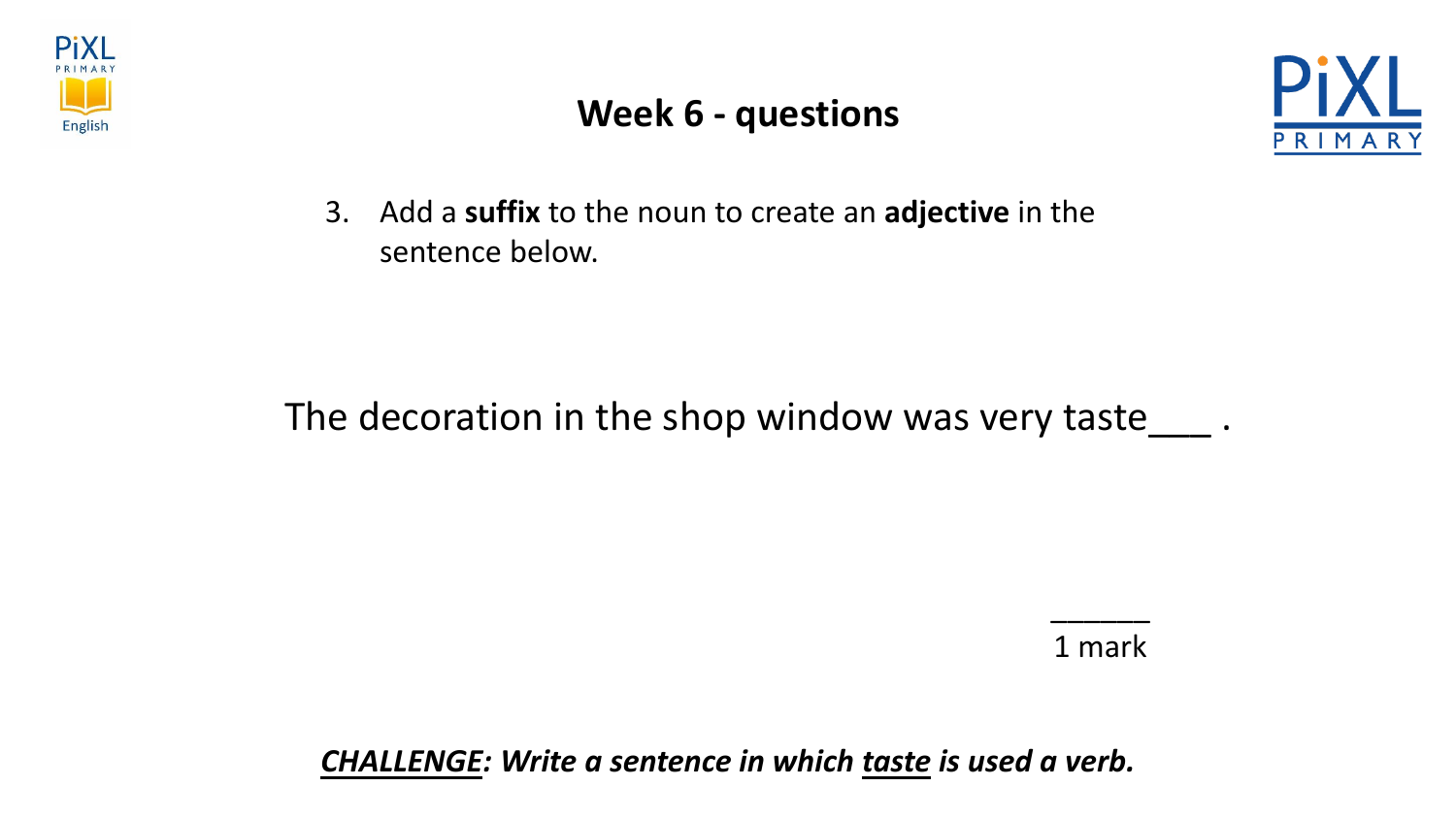



**1.** Write the **expanded form** of the underlined words in the box below.

Who'll volunteer to fetch the water bottles?

1 mark

\_\_\_\_\_\_

*CHALLENGE: Write it is in the contracted form and then put it into a sentence.*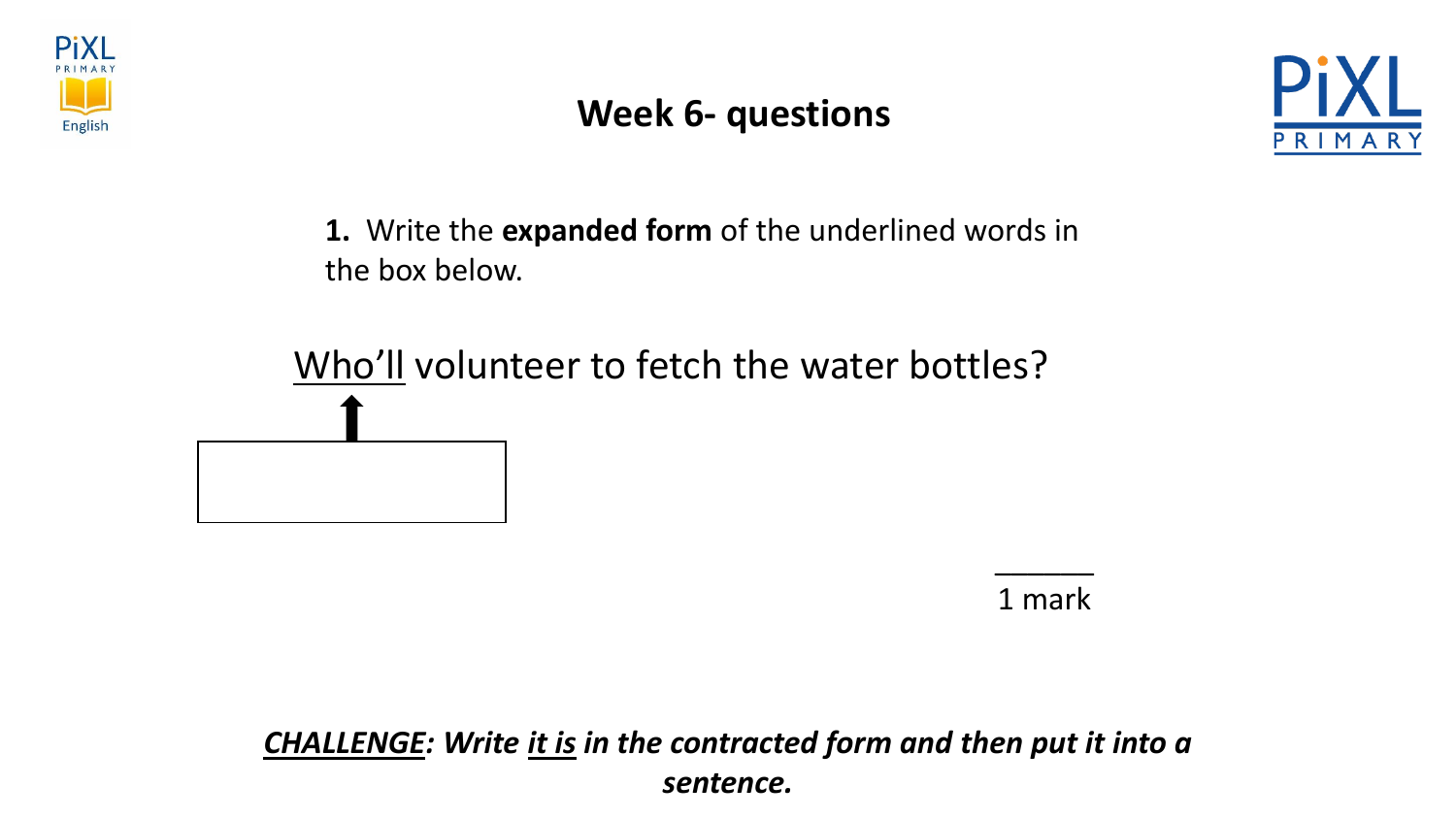





**2.** Match the sentences to the correct end **punctuation mark**.



1 mark

\_\_\_\_\_\_

*CHALLENGE: Which sentence type is missing from the sentences above?*